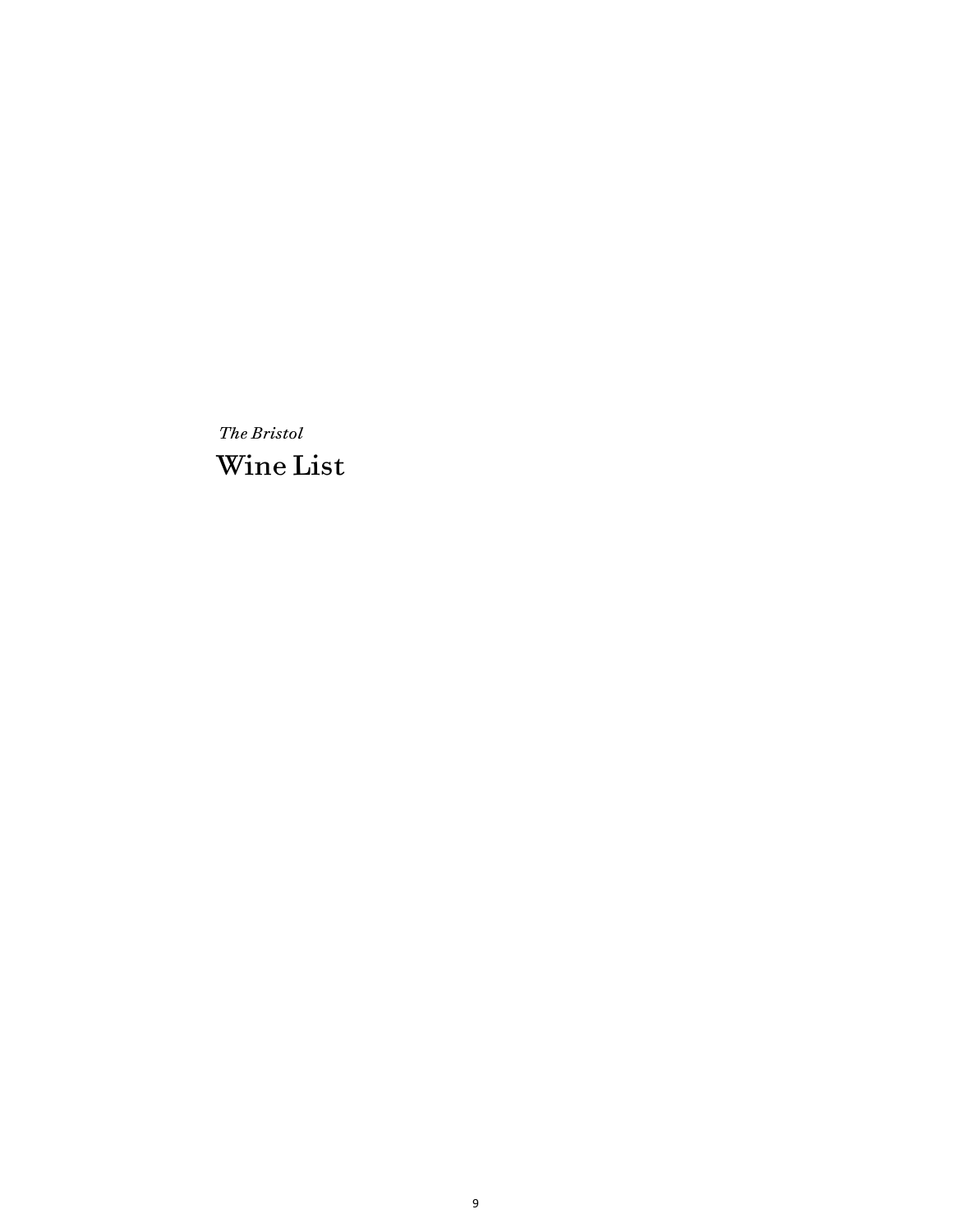# CHAMPAGNE

| 202 | André Clouet. Brut "Grand Reserve". NV. Bouzy                                 | 98  |
|-----|-------------------------------------------------------------------------------|-----|
| 205 | Ayala. Brut "Majeur". NV. Aÿ-Champagne                                        | 94  |
| 207 | Jean Lallement. Brut "Tradition". Grand Cru. NV. Verzennay                    | 98  |
| 204 | Billecart-Salmon. Brut "Reserve". NV. Marueil-sur-Aÿ                          | 120 |
| 203 | Egly-Ouriet. Brut "Tradition". Grand Cru. NV. Ambonnay                        | 150 |
| 223 | Dampierre. Brut "Cuvée des Ambassadeurs". 1 er Cru. NV. Chenay                | 110 |
| 226 | Cattier. Brut "Antique". NV. 1er Cru. Chigny les Roses                        | 140 |
| 215 | Mumm. Brut "Mumm de Cramant". Blanc de Blancs. NV. Reims                      | 140 |
| 225 | Pierre Moncuit. Brut Rosé. Grand Cru. NV. Mesnil                              | 89  |
| 224 | Larmandier-Bernier. Rosé de Saignée. NV. Vertus                               | 110 |
| 214 | Billecart-Salmon. Brut Rosé. NV. Marueil-sur-Aÿ. 375 ml                       | 69  |
| 208 | Ruinart. Brut Rosé. NV. Reims                                                 | 98  |
| 201 | Laurent Perrier. Brut. Rosé. NV. Tours-sur-Marne                              | 190 |
| 217 | Larmandier-Bernier. Blanc de Blancs. "Terre de Vertus". 1er Cru. 2008. Vertus | 120 |
| 219 | Vilmart. Brut."Grand Cellier". 1er Cru. NV. Montagne De Reims                 | 140 |
| 228 | Louis Roederer. Blanc de Blancs. 2008. Reims                                  | 190 |
| 221 | Ruinart. Brut. "Dom Ruinart". 2002. Reims                                     | 260 |
| 209 | Krug. Brut Millésimé. 1998. Reims                                             | 360 |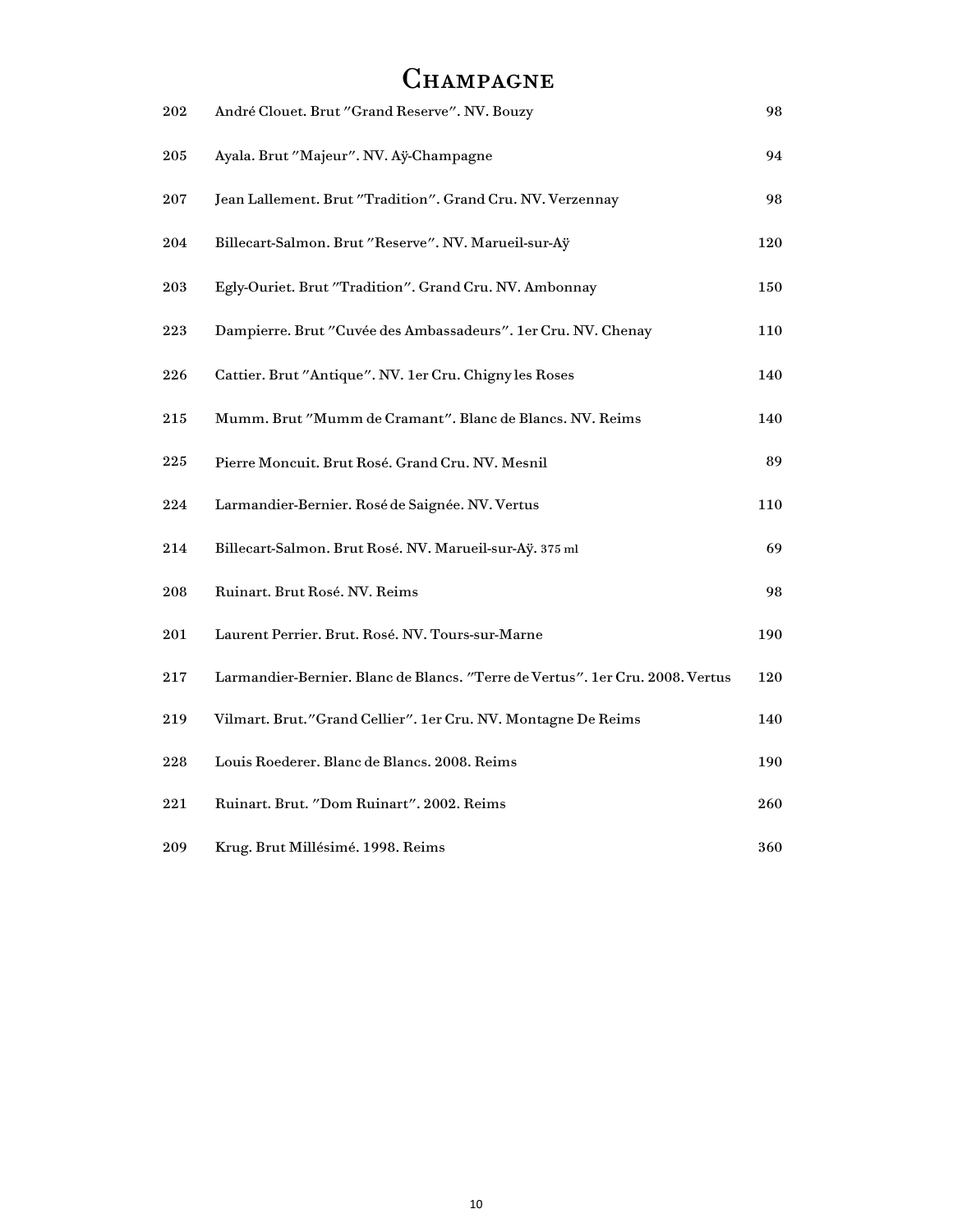# **SPARKLING**

| 216 | Domaine Cognard. Crémant de Bourgogne. Brut. NV. Bourgogne. France        | 49  |
|-----|---------------------------------------------------------------------------|-----|
| 211 | François - Xavier Barc. L'evanescente Montlouis. NV. Loire Valley. France | 44  |
| 218 | Cruzat. "Cuvée Réserve". Extra Brut. NV. Mendoza. Argentina               | 54  |
| 227 | Gramona. "La Cuvée Gran Reserva". Brut. 2011. Catalonia. Spain            | 49  |
| 213 | Scarpetta. "Timido". Brut Rosé. NV. Valdobbiadene. Italy                  | 44  |
| 220 | Castell d'Age. Brut Rosado. NV. Catalonia. Spain                          | 49  |
| 222 | Soter. "Mineral Springs". Brut Rosé. 2010. Willamette Valley. Oregon      | 140 |
| 212 | Ca' del Bosco. Franciacorta. Brut Rosé. NV. Lombardy. Italy               | 110 |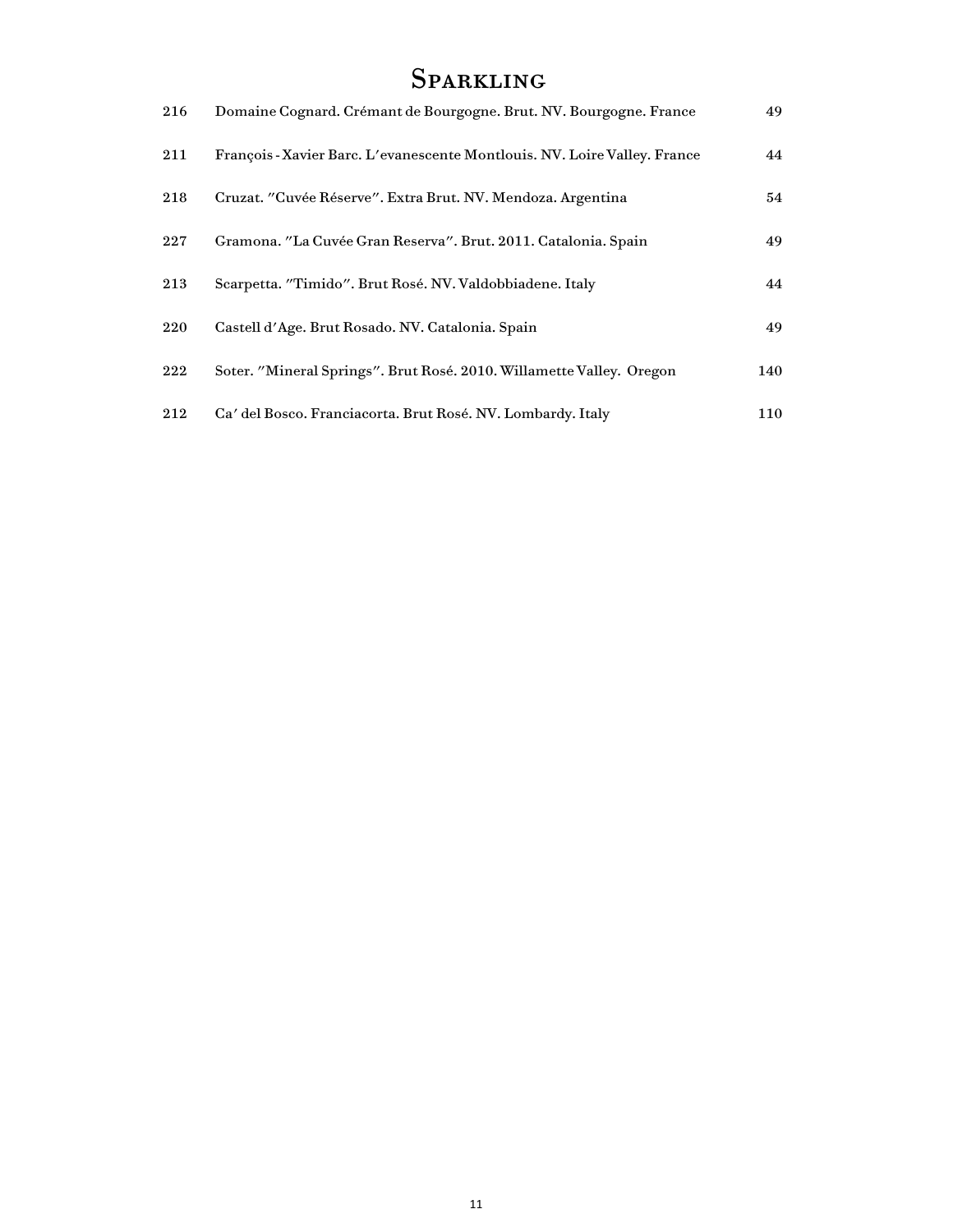# WHITE

## FRANCE

#### **BURGUNDY**

| 305 | Domaine Dupeuble Père et Fils. Beaujolais Blanc. 2013          | 44         |
|-----|----------------------------------------------------------------|------------|
| 308 | Guy Amiot et Fils. Bourgogne Aligoté. 2012                     | 56         |
| 306 | Thierry Matrot. Bourgogne Blanc. 2012                          | 54         |
| 317 | Jean Marc Brocard. Bourgogne Blanc. "Kimmeridgien". 2012       | 46         |
| 301 | Henri Boillot. Bourgogne Blanc. 2013                           | 68         |
| 303 | Benjamin Leroux. Auxey-Duresses. 2009                          | 72         |
| 314 | Verget. Saint-Veran. "Terroirs de Davaye". 2011                | 59         |
| 313 | Domaine A. et P. de Villaine. Rully. "Les Saint-Jacques". 2012 | 79         |
| 319 | Jacques Girardin. Santenay. "Les Terrasses de Bievaux". 2013   | 76         |
| 307 | Louis Michel. Chablis. 2012                                    | 59         |
| 318 | Domaine Malandes. Chablis. "Tour du Roy Vieilles Vignes". 2013 | 56         |
| 309 | Domaine Malandes. Chablis. 1er Cru Fourchaume. 2013            | 64         |
| 316 | William Fevre. Chablis. 1er Cru Montmains. 2011                | 98         |
| 310 | Billaud-Simon. Chablis. 1er Cru Montée de Tonnere. 2010        | 120        |
| 320 | Domaine Malandes. Chablis. Grand Cru Les Clos. 2012            | 120        |
| 312 | Chérisey. Puligny-Montrachet 1er Cru. "Les Chalumeaux". 2009   | <b>160</b> |
| 311 | Vincent Girardin. Bienvenues-Bâtard-Montrachet. 2007           | 360        |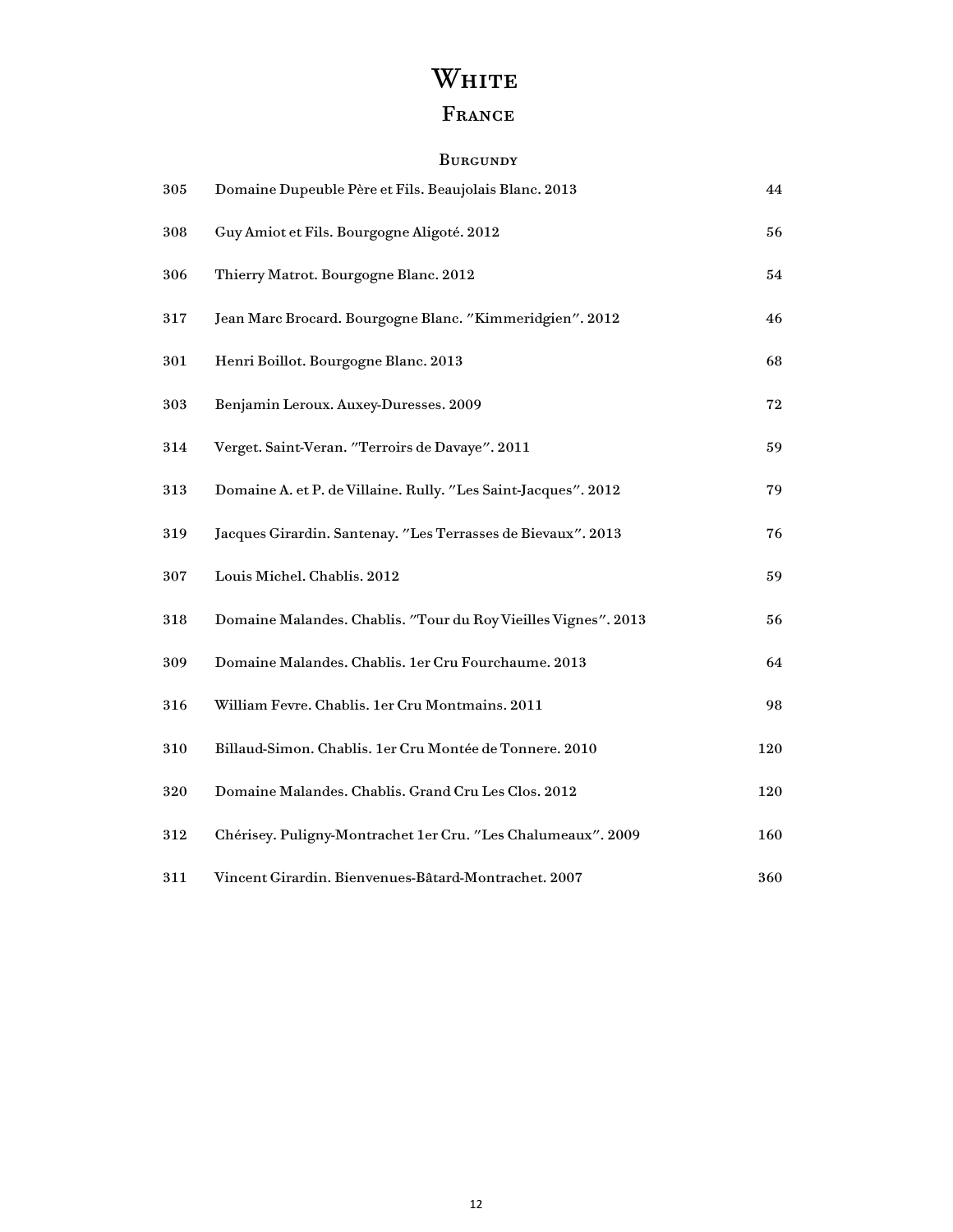#### Loire Valley

| 412 | Domaine Landron. Muscadet Sèvre et Maine. "Amphibolite". 2013 | 44  |
|-----|---------------------------------------------------------------|-----|
| 401 | Château l'Oiselinière. Muscadet Sèvre et Maine sur Lie. 2012  | 39  |
| 406 | Domaine du Salvard. Cheverny. 2013                            | 44  |
| 410 | Domaine de Villargeau. Coteaux du Giennois. 2013              | 44  |
| 403 | Jean Vincent. Sancerre. 2013                                  | 59  |
| 402 | Didier Dagueneau. Blanc Fumé de Pouilly. 2012                 | 150 |
| 411 | Didier Dagueneau. Blanc Fumé de Pouilly. "Silex". 2012        | 240 |
| 405 | Domaine des Baumard. Savennières. "Clos du Papillon". 2009    | 74  |
| 407 | Nicolas Joly. Roche-Aux-Moines. "Clos de la Bergerie". 2009   | 120 |
|     | RHÔNE AND THE LANGUEDOC                                       |     |
| 601 | Mas de Daumas. Gassac Blanc. 2011                             | 98  |
| 605 | M. Chapoutier. Côtes-du-Rhône. "Belleruche". 2013             | 36  |
| 606 | Domaine de Trevallon. VDP Bouches du Rhône. Provence. 2010    | 140 |
| 603 | Cave Chevalier. Crôzes Hermitage Blanc. "Les Pends". 2012     | 59  |
| 609 | Château de Gayon. Pacherenc du Vic-Bilh. Madiran. 2009        | 69  |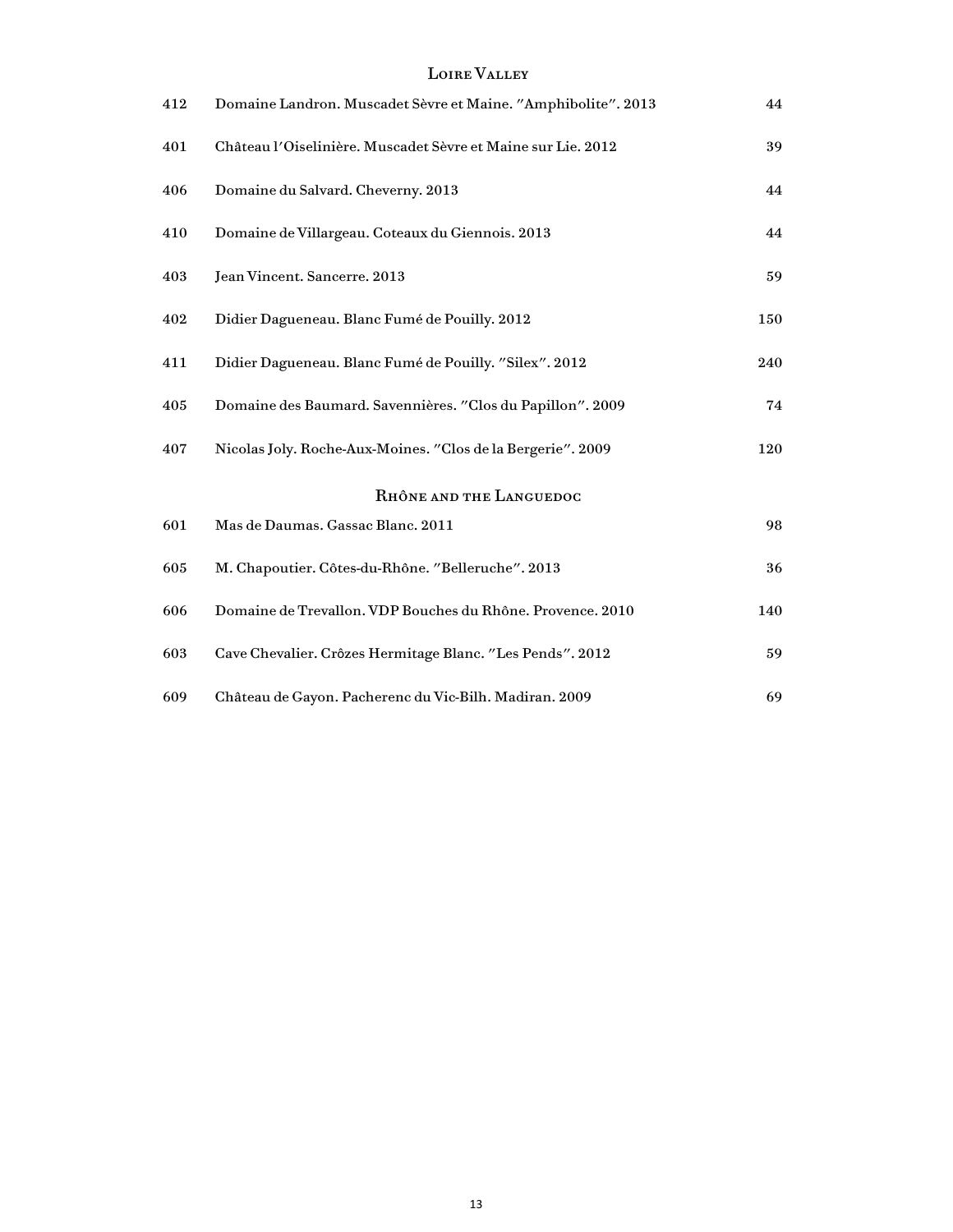| 351 | JUKA<br>Berthet-Bondet. Côtes du Jura. "Naturé". Château-Chalon. 2010 | 64  |
|-----|-----------------------------------------------------------------------|-----|
|     |                                                                       |     |
| 352 | Jean Bourdy. Côtes du Jura. Arlay. 2007                               | 56  |
| 356 | Domaine Labet. Savagnin. "Vin Oillé". 2011                            | 69  |
| 354 | Domaine Labet. Chardonnay. "La Bardette Fleur de Marne". 2010         | 74  |
| 353 | Jean Bourdy. Château-Chalon. Château-Chalon. 2004                     | 240 |
|     | <b>ALSACE</b>                                                         |     |
| 504 | Albert Mann. Pinot Blanc. 2012                                        | 49  |
| 501 | Emile Beyer. Riesling. "Cuvée de l'Hostellerie". 2011                 | 59  |
| 506 | Josmeyer. Riesling. "Le Dragon". 2009                                 | 84  |
| 507 | Trimbach. Riesling. 2012                                              | 46  |
| 503 | Trimbach. Riesling. "Cuvée Frédéric Emile". 2006                      | 120 |
| 508 | Philippe Zinck. Gewurztraminer. 2010                                  | 44  |
| 509 | Zind Humbrecht. Pinot Gris. "Calcaire". 2012                          | 79  |
| 502 | Trimbach. Pinot Gris. "Reserve". 2009                                 | 54  |
| 505 | Trimbach. Pinot Gris. "Réserve Personnelle". 2011                     | 98  |

### **GERMANY**

| 902 | Gunderloch. Riesling Kabinett. "Jean Baptiste". Rheinhessen. 2011    | 54 |
|-----|----------------------------------------------------------------------|----|
| 904 | Georg Breuer. Riesling. "Charm". Rheingau. 2011                      | 59 |
| 903 | J.J. Christoffel. Riesling Spätlese. Ürziger Würzgarten. Mosel. 2012 | 69 |

#### **JURA**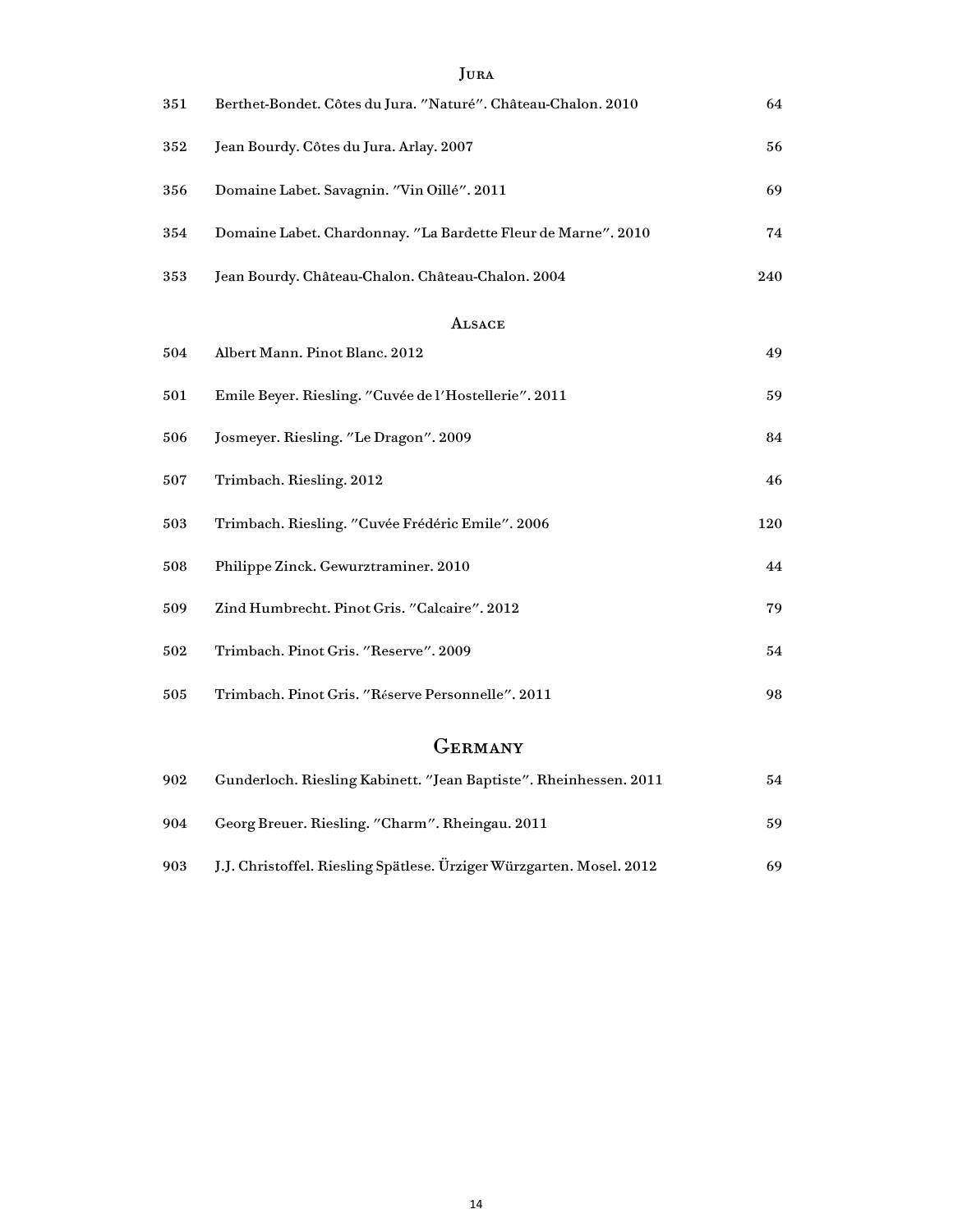### AUSTRIA

| 955 | Stadt Krems. Grüner Veltliner. Kremstal. 2013                               | 39  |
|-----|-----------------------------------------------------------------------------|-----|
| 953 | Emmerich Knoll. Grüner Veltliner. "Loibenberg". Wachau. 2011                | 89  |
| 952 | Sohm & Kracher. Grüner Veltliner. "Single Vineyard". Niederösterreich. 2011 | 110 |
| 954 | Willi Brundlmeyer. Grüner Veltliner. "Alte Reben". Kamptal. 2007            | 98  |

### Slovenia

|      | $\mathbf{H}$ tinto a pay                   |    |
|------|--------------------------------------------|----|
| 1002 | Edi Simčič. Chardonnay. Goriška Brda. 2008 | 89 |
| 1001 | Movia. Ribolla Gialla. B552. 2011          | 64 |
| 1004 | Pullus. Pinot Grigio. Štajerska. 2013      | 36 |
| 1003 | Movia. Sauvignon Blanc. Goriška Brda. 2011 | 59 |

#### **HUNGARY**

| 1026 Royal Tokaji. Furmint. Tokaji. 2011 | 42 |
|------------------------------------------|----|
|                                          |    |

Királyudvar. Furmint Sec. Tokaji. 2011 52

## ANTIQUITY

|          | 1050 Domaine Sigalas. Assyrtiko/Athiri. Santorini. Greece. 2013 | 39 |
|----------|-----------------------------------------------------------------|----|
| $1051\,$ | Alpha Estate. Malagouzia. "Axia". Macedonia. Greece. 2012       | 46 |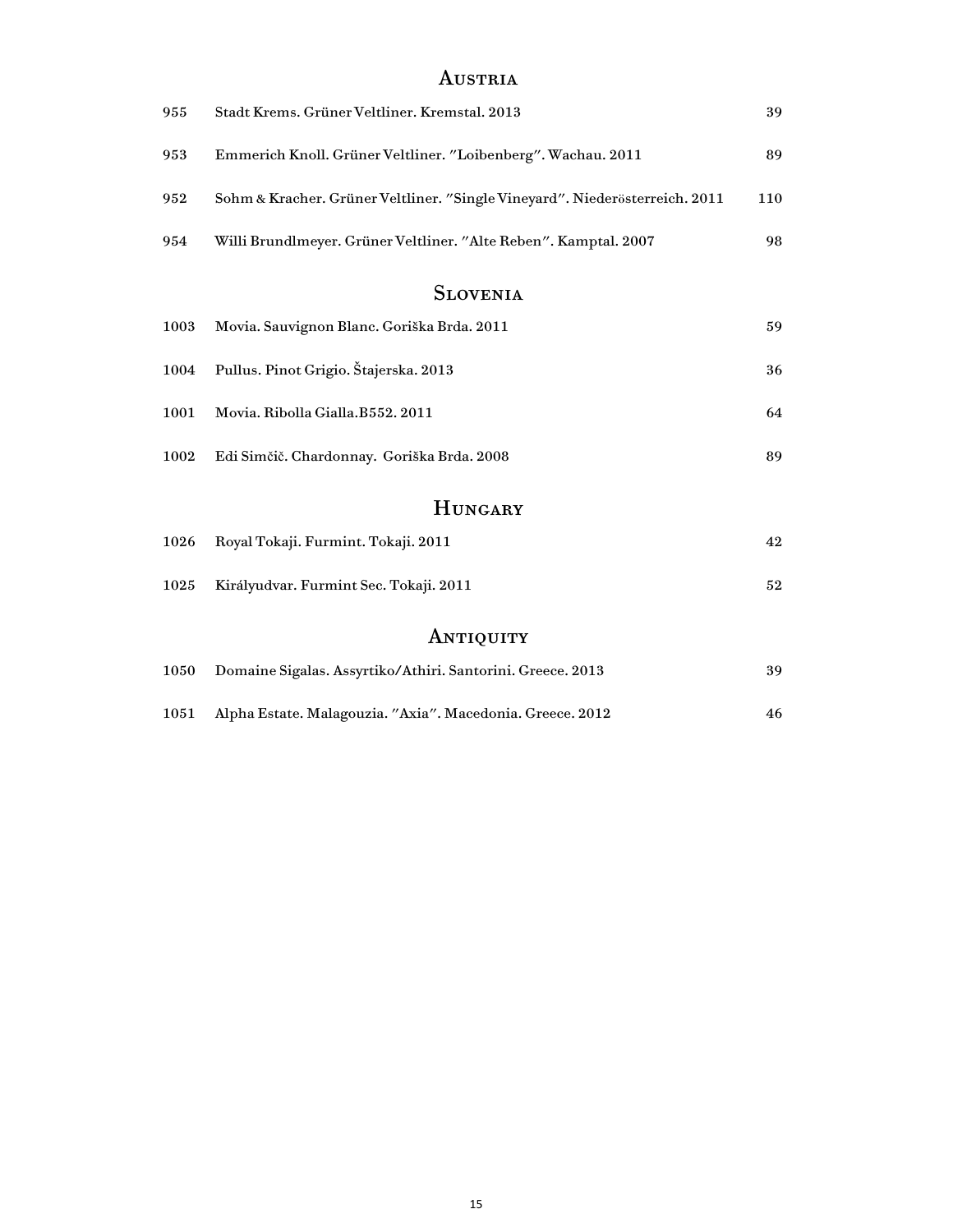## $I_{\rm TALY}$

| 804 | Massone. Gavi. "Masera". Piemonte. 2013                            | 44 |
|-----|--------------------------------------------------------------------|----|
| 805 | Vietti. Roero Arneis. Piemonte. 2012                               | 59 |
| 814 | Bonci. Verdicchio dei Castelli di Jesi Classico. Marche. 2012      | 44 |
| 816 | La Scolca. Gavi. Piemonte. 2012                                    | 98 |
| 806 | Alfonso Rotolo. Fiano. "San Matteo". Campania. 2012                | 52 |
| 802 | Terredora Dipaolo. Falanghina. Campania. 2013                      | 44 |
| 803 | Pavese Ermes. Blanc de Morgex et de la Salle. Vallée d'Aoste. 2010 | 69 |
| 807 | Tenuta delle Terre Nere. Etna Bianco. Sicily. 2012                 | 46 |
| 813 | Cusumano. Etna Bianco. "Alta Mora". Sicily. 2013                   | 48 |
| 808 | COS. Insolia/Grecanico. "Rami". Sicily. 2009                       | 69 |
| 811 | Triacca. "La Contea" (Pignolo/Sauvignon). Lombardy. 2007           | 64 |
| 815 | Anselmi. Garganega/Chardonnay/Sauv. Blanc. Veneto. 2013            | 46 |
| 817 | Suavia. Garganega. "Monte Carbonare". Soave Classico. Veneto. 2013 | 69 |
| 810 | Terlano. "Nova Domus". Pinot Bianco/Sauv/Chard. Alto Adige. 2010   | 59 |
| 801 | Bastianich. "Vespa Bianco". Chard/Sauv/Picolit. Friuli. 2010       | 89 |
| 809 | Monastero Suore Cistercensi. "Rusticum". Lazio. 2010               | 74 |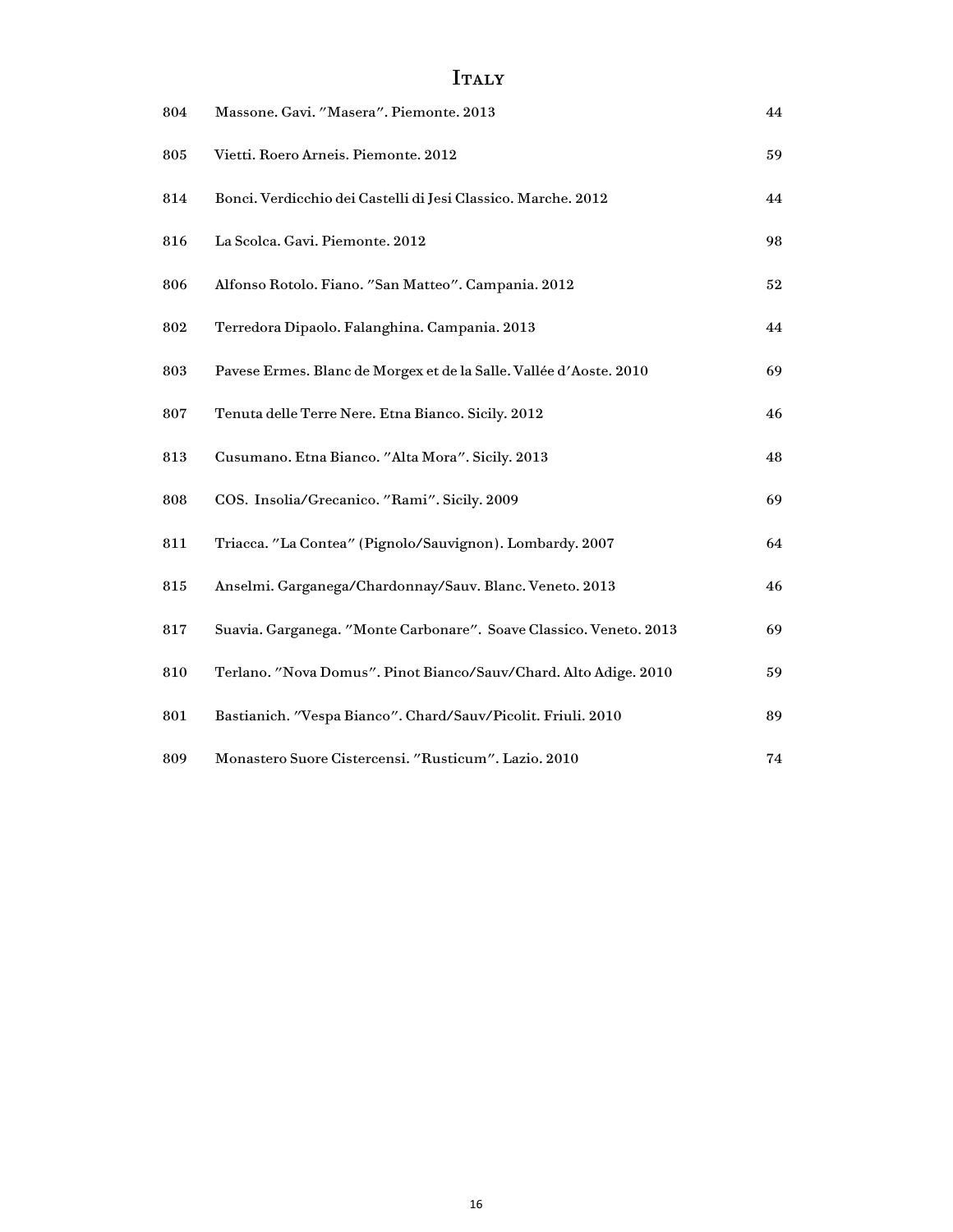## **SPAIN**

| 701  | Pazo de Señorans. Albariño. Rias Baixas. 2013                                | 54  |
|------|------------------------------------------------------------------------------|-----|
| 707  | Bodegas Naia. Verdejo. Rueda. 2013                                           | 36  |
| 706  | Bodegas Naia. Verdejo. "Naiades". Rueda. 2010                                | 69  |
| 702  | Pena das Donas. Godello. "Amalarga". Ribeira Sacra. 2009                     | 59  |
| 703  | Señorío de P. Peciña. Rioja Blanco. Rioja. 2013                              | 44  |
| 708  | R. Lopez de Heredia. Rioja Blanco. "Viña Gravonia". Rioja. 2004              | 64  |
|      | PORTUGAL                                                                     |     |
| 752  | Lagar de Darei. Branco. "Private Selection". Dão. 2012                       | 56  |
| 751  | Quinta do Poço do Lobo. Arinto. Beiras. 1995                                 | 64  |
|      | <b>CALIFORNIA WHITE</b>                                                      |     |
| 1202 | Matanzas Creek. Sauvignon Blanc. Sonoma. California. 2013                    | 36  |
| 1205 | Soliste Cellars. Sauvignon Blanc. "Lune et Soleil". Sonoma. California. 2013 | 59  |
| 1203 | Hanna. Sauvignon Blanc. Russian River. California. 2013                      | 44  |
| 1209 | Dashe. Riesling. Mendocino. California. 2013                                 | 49  |
| 1204 | Beckman Vineyards. Rhone Blend. Santa Ynez Valley. California. 2010          | 49  |
| 1208 | Massican. Tocai Friulano/Ribolla/Chard. Napa. California. 2013               | 59  |
| 1207 | Alban Vineyards. Viogner. Central Coast. California. 2012                    | 59  |
|      | OREGON WHITE                                                                 |     |
| 1201 | Lemelson. Riesling. Willamette Valley. Oregon. 2010                          | 49  |
| 1211 | King Estate. Pinot Gris. "Domaine". Willamette Valley. Oregon. 2013          | 54  |
| 1210 | Minimus. Pinot Blanc. "Chestnut". Willamette Valley. Oregon. 2013            | 59  |
| 1212 | Bergström. Chardonnay. "Sigrid". Willamette Valley. Oregon. 2012             | 150 |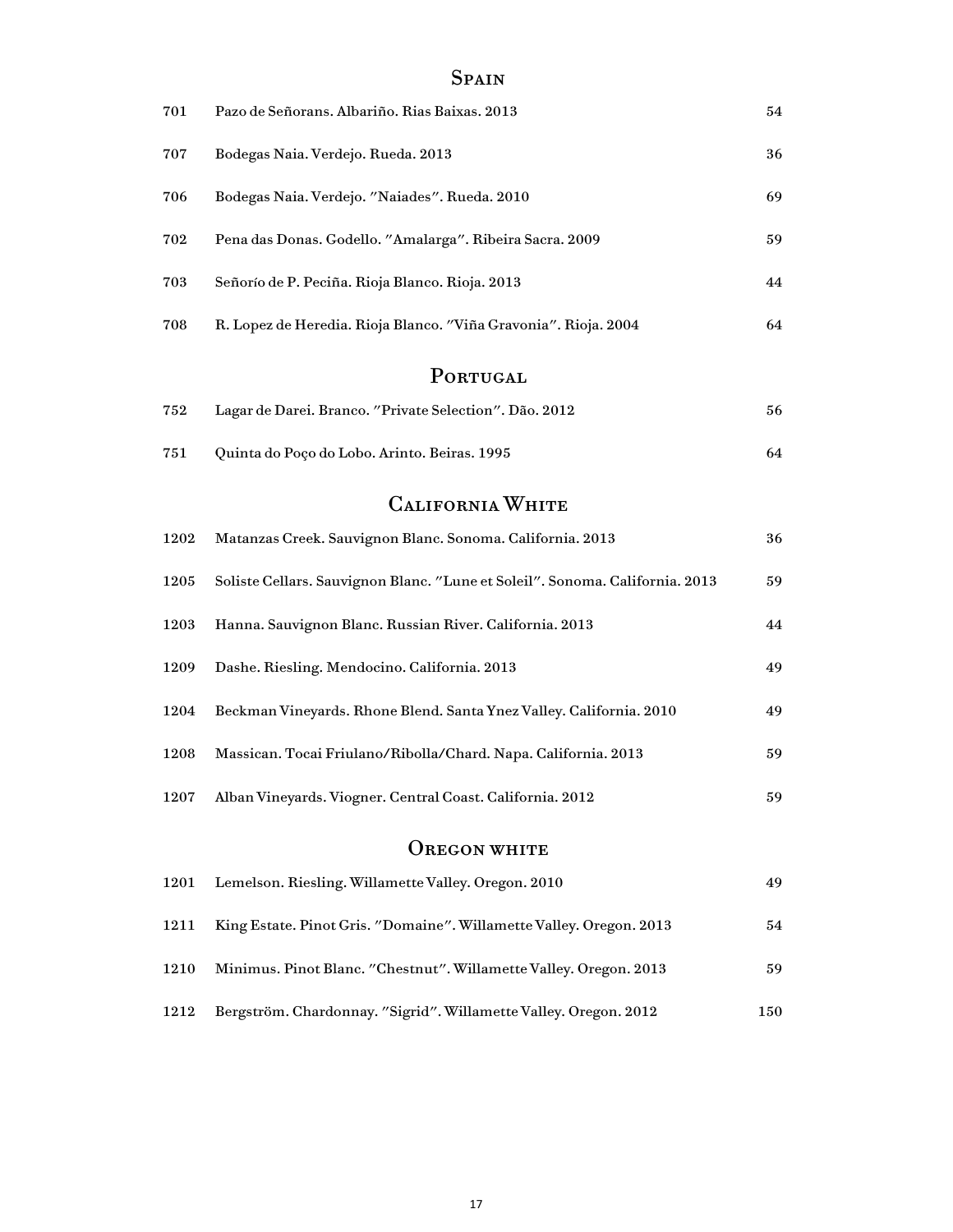## California Chardonnay

| 1107 | Calera. Central Coast. 2012                                       | 54  |
|------|-------------------------------------------------------------------|-----|
| 1102 | Luli. Santa Lucia Highlands. Monterey. 2012                       | 49  |
| 1116 | Morgan. "Metallico". Santa Lucia Highlands. Monterey. 2012        | 54  |
| 1109 | Testarossa. Santa Lucia Highlands. 2009                           | 74  |
| 1101 | Talley Vineyards. Arroyo Grande Valley. Central Coast. 2012       | 56  |
| 1119 | Banshee. Sonoma Coast. 2013                                       | 49  |
| 1106 | Flowers. Sonoma Coast. 2013                                       | 79  |
| 1117 | Flowers. "Camp Meeting Ridge". Sonoma Coast. 2012                 | 180 |
| 1104 | Hirsch. Sonoma Coast. 2011                                        | 110 |
| 1120 | Matanzas Creek. Sonoma Coast. 2012                                | 59  |
| 1103 | Kistler. "Les Noisetiers". Sonoma Coast. 2011                     | 140 |
| 1110 | Lewis Cellars. Russian River Valley. Sonoma. 2011                 | 98  |
| 1115 | Terlato. Russian River Valley. Sonoma. 2013                       | 56  |
| 1112 | Dumol. Russian River Valley. Sonoma. 2011                         | 120 |
| 1118 | Rochioli. Russian River Valley. Sonoma. 2013                      | 110 |
| 1111 | Soliste Cellars. "I'Age d'Or". Russian River Valley. Sonoma. 2010 | 110 |
| 1121 | Melville. "Clone 76 - Inox". Santa Rita Hills. 2013               | 89  |
| 1122 | Argot. "Simpatico Ranch". Bennett Valley. Sonoma. 2012            | 98  |
| 1114 | Massican. "Gemina". Napa. 2013                                    | 89  |
| 1113 | Neyers Vineyards. Carneros District. Napa. 2012                   | 59  |
| 1123 | Brewer - Clifton. Santa Rita Hills. 2012                          | 84  |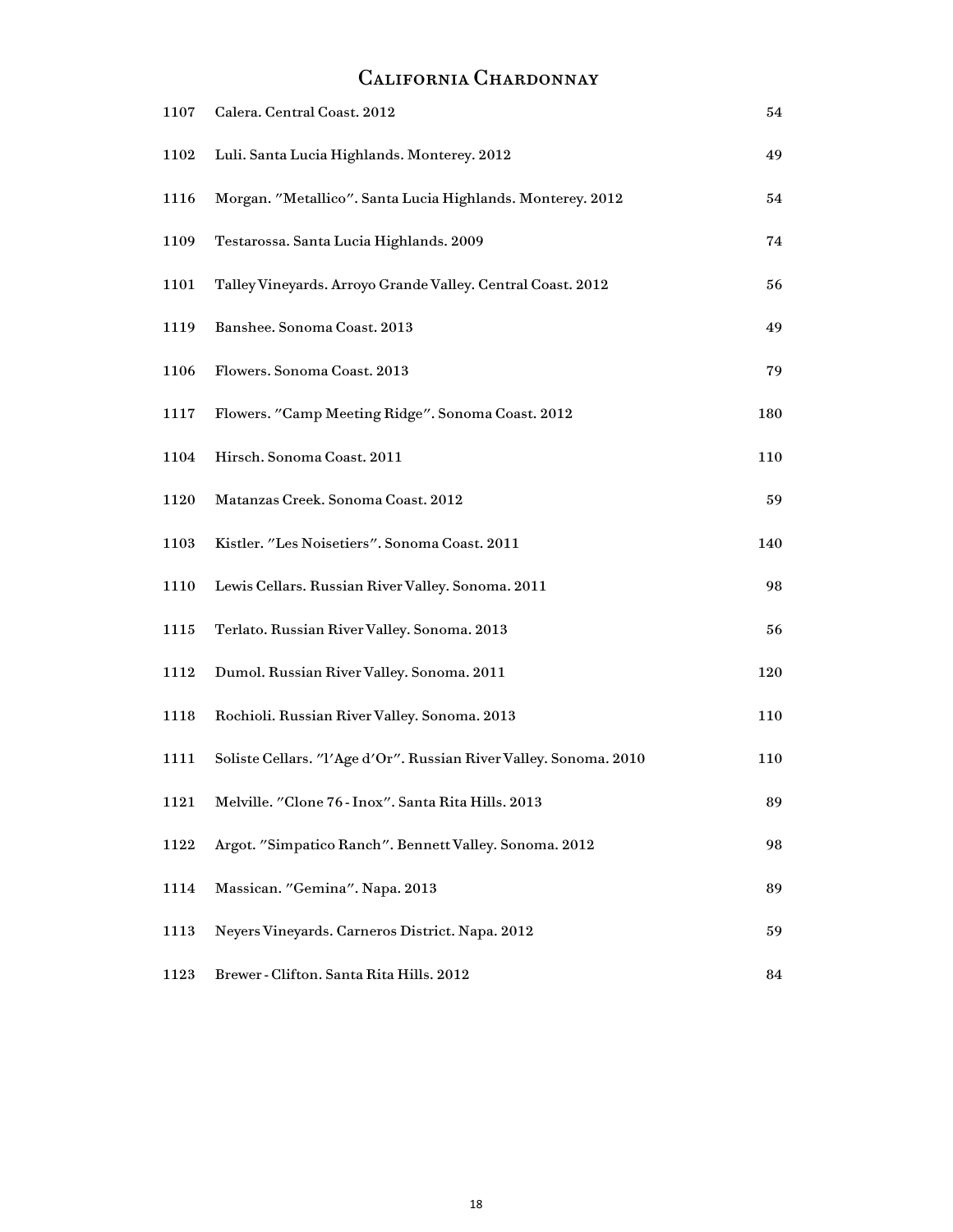# Rosé

| 1254 | Domaine Ott. "Château de Selle". Côtes de Provence. France. 2011 | 89 |
|------|------------------------------------------------------------------|----|
| 1259 | Reventós. "La Rosa". Penedès. Spain. 2014                        | 44 |
| 1258 | Lucien Crochet. Pinot Rosé. Sancerre. France. 2013               | 74 |
| 1255 | Comte Abbatucci. "Faustine". Ajaccio. Corsica. 2011              | 79 |
| 1251 | Bastianich. Rosato di Refosco. Friuli. Italy. 2013               | 39 |
| 1250 | Massaya. Bekaa Valley. Lebanon. 2014                             | 36 |
| 1256 | Tempier. Bandol. France. 2013                                    | 89 |
| 1253 | Lacrimarosa. Irpinia Rosato. Campania. Italy. 2014               | 49 |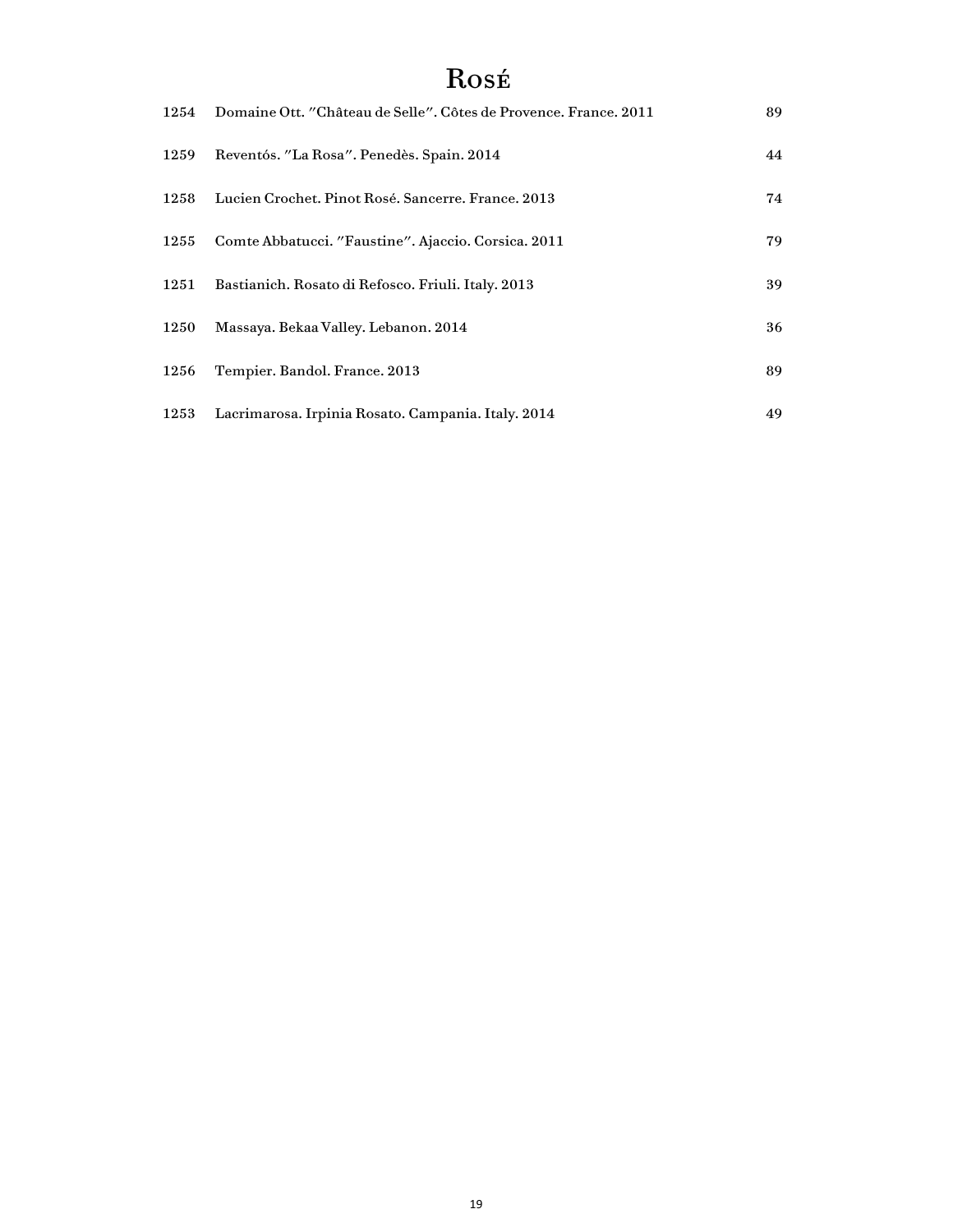# R<sub>ED</sub>

## FRANCE

#### Burgundy

| 1511 | Guy Chaumont. Côte Chalonnaise. Bourgogne Rouge. 2009                   | 49  |
|------|-------------------------------------------------------------------------|-----|
| 1501 | Dominique Mugneret. Bourgogne Rouge. 2010                               | 59  |
| 1507 | Bruno Clair. Marsannay. "Les Vaudenelles". 2008                         | 84  |
| 1506 | Jaques Girardin. Santenay. 1er Cru Clos Rousseau. 2010                  | 79  |
| 1503 | Camille Giroud. Maranges. "Le Croix Moines 1er Cru". 2010               | 89  |
| 1517 | Benjamin Leroux. Savigny-les-Beaune. 2011                               | 84  |
| 1518 | Leroy. Fixin. 2008                                                      | 180 |
| 1515 | Bernard Moreau et Fils. Volnay. Santenots 1 er Cru. 2011                | 140 |
| 1508 | Marquis D'Angerville. Volnay. 1er Cru Champans. 2006                    | 180 |
| 1519 | Henri Boillot. Volnay. 1er Cru Les Champans. 2011                       | 140 |
| 1512 | Louis Jadot. Nuits St. Georges. 2010                                    | 98  |
| 1504 | Lucie & Auguste Lignier. Morey-Saint-Denis. "Clos Les Sionnières". 2005 | 110 |
| 1514 | Lignier-Michelot. Morey-Saint-Denis. Vieilles Vignes. 2011              | 140 |
| 1502 | Lignier-Michelot. Chambolle-Musigny. Vieilles Vignes. 2011              | 120 |
| 1513 | René Leclerc. Gevrey Chambertin. "Clos Prieur". 2012                    | 140 |
| 1516 | Dominique Mugneret. Vosne-Romanée. "Alliance des Terroirs". 2011        | 140 |
| 1509 | Remoissenet. Clos de Vougeot Grand Cru. 2008                            | 240 |
| 1510 | Méo-Camuzet. Clos de Vougeot Grand Cru. 2007                            | 290 |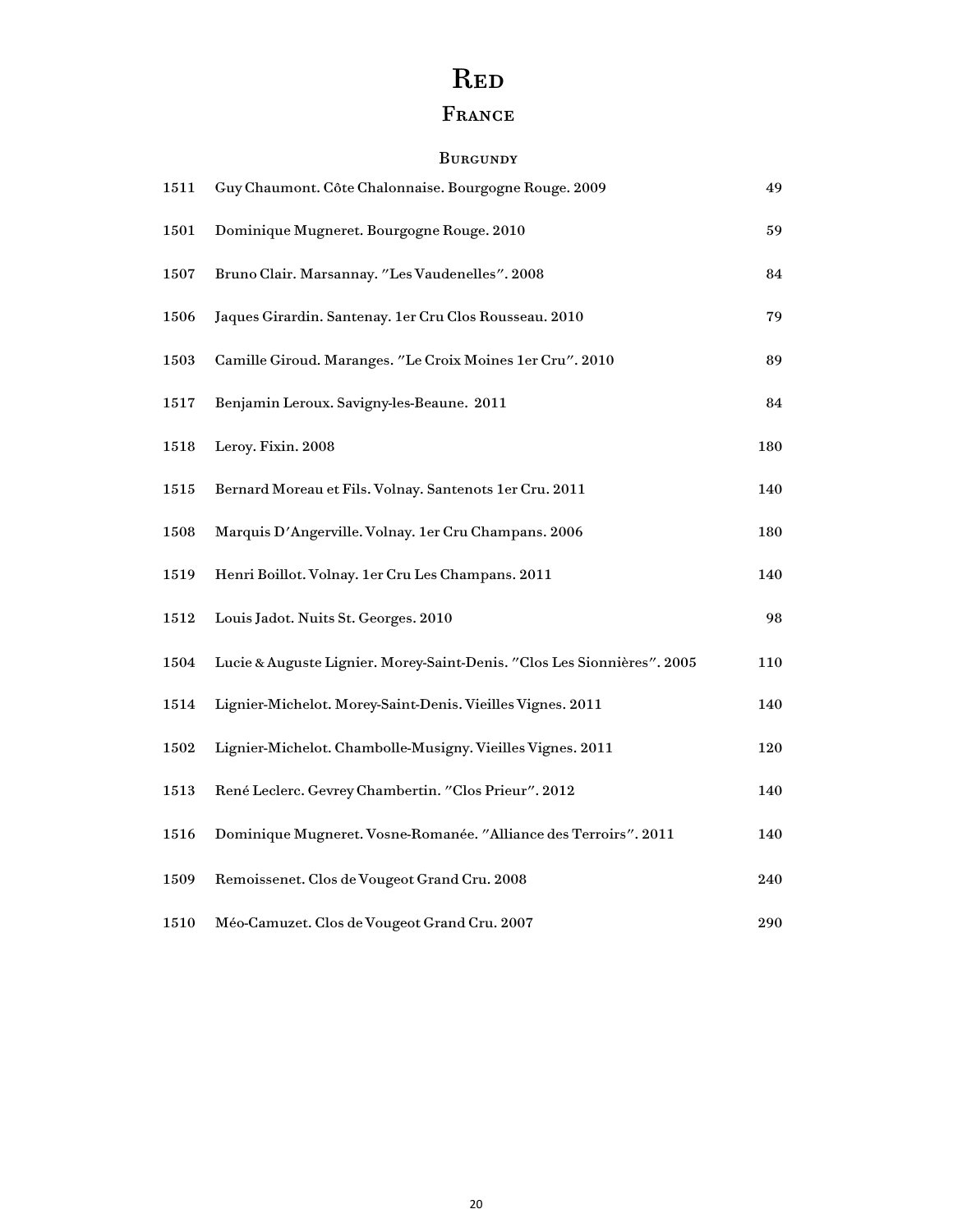#### **BORDEAUX**

| 1601 | Château Andron. Médoc. 2012                        | 39  |
|------|----------------------------------------------------|-----|
| 1602 | Château Maurac. Haut-Médoc. 2011                   | 52  |
| 1604 | Château St. Georges. St. Georges-St. Emilion. 2010 | 98  |
| 1614 | Château Damase. Bordeaux Supérieur. 2009           | 44  |
| 1606 | Château Gruaud-Larose. St. Julien. 2007            | 160 |
| 1608 | Château Leoville-Barton. St. Julien. 2004          | 190 |
| 1610 | Château Duhart-Milon. Pauillac. 2000               | 240 |
| 1605 | Château La Croix St. Estèphe. Saint-Estèphe. 2011  | 94  |
| 1607 | Château Cos D'Estournel. Saint-Estèphe. 2003       | 390 |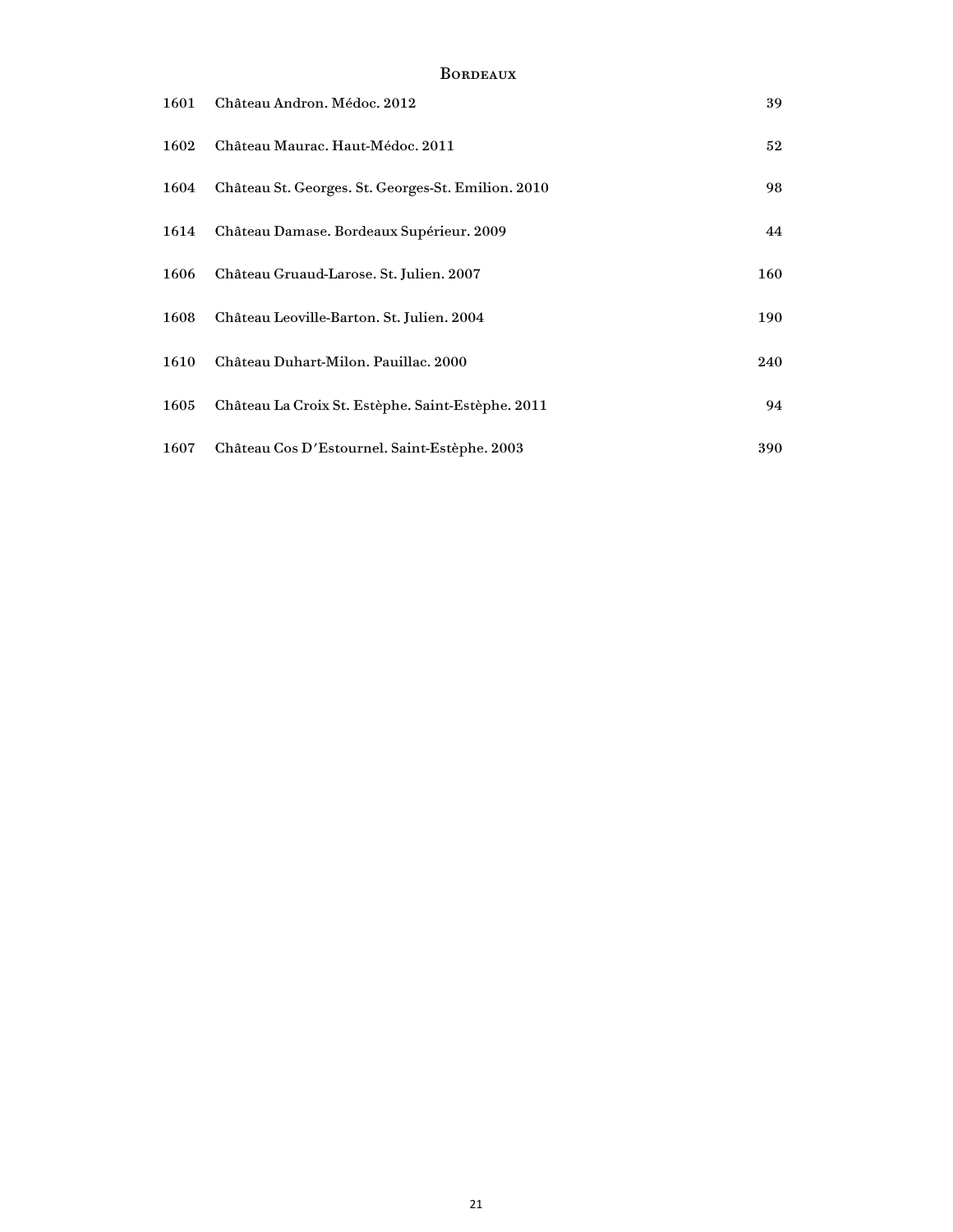| 1705 | La Ferme Du Mont. Côtes-du-Rhône. "Première Côte". 2012                   | 44  |
|------|---------------------------------------------------------------------------|-----|
| 1715 | Domaine de Beaurenard. Rasteau. "Les Argiles Bleues" 2007                 | 69  |
| 1702 | Domaine Raspail-Ay. Gigondas. 2012                                        | 74  |
| 1718 | Clos du Mont-Olivet. Côtes-du-Rhône. "Montueil-la Levade". 2011           | 52  |
| 1706 | Coudoulet de Beaucastel. Côtes du Rhône. 2011                             | 79  |
| 1703 | Dom. de Mourchon. Côtes-du-Rhône Villages. "Séguret" Family Reserve. 2012 | 79  |
| 1717 | La Ferme Du Mont. Châteauneuf-du-Pape. "Vendange" 2011                    | 98  |
| 1711 | M. Chapoutier. Châteauneuf-du-Pape. "La Bernardine". 2011                 | 110 |
| 1709 | Le Vieux Donjon. Châteauneuf du Pape. 2007                                | 180 |
| 1707 | Château de Beaucastel. Châteauneuf-du-Pape. 2004                          | 180 |
| 1701 | Domaine Ogier. VDP des Collines Rhodaniennes. "La Rosine". 2011           | 79  |
| 1708 | Cave Chevalier. Crôzes Hermitage. "Marius". 2012                          | 69  |
| 1712 | J. L. Chave. Saint-Joseph. "Offerus". 2012                                | 64  |
| 1710 | Domaine Vincent Paris. Cornas. "Granit 30". 2013                          | 84  |
| 1714 | Paul Jaboulet Aîné. Hermitage. "La Chapelle". 1995                        | 290 |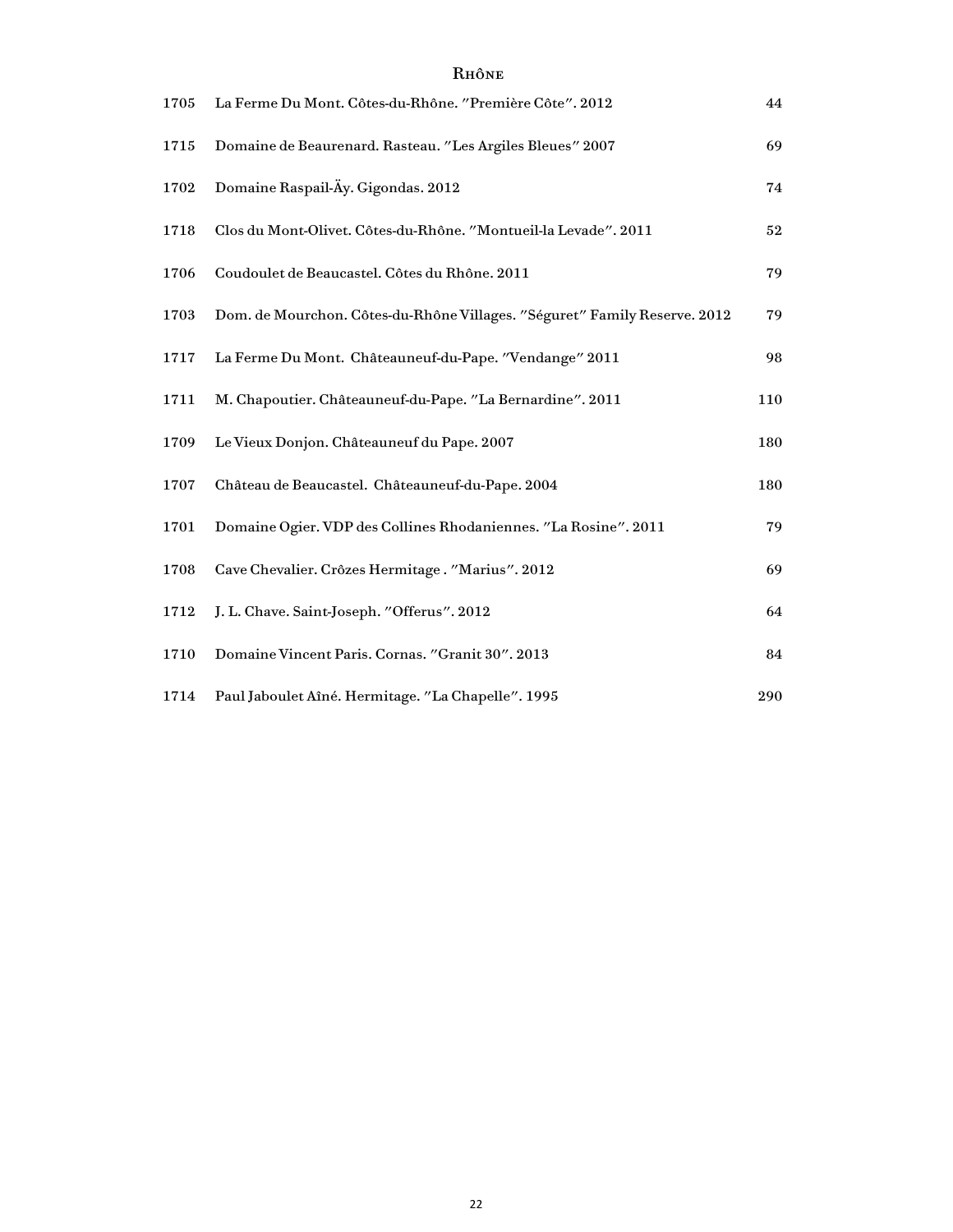#### Languedoc-Rousillon and Provence

| 1809 | Mas de Gourgonnier. Les Baux de Provence. 2012                         | 46  |
|------|------------------------------------------------------------------------|-----|
| 1806 | Domaine Rouge-Bleu. VDP de Méditerranée. 2011                          | 49  |
| 1805 | Château Margüi. Coteaux Varois en Provence. 2009                       | 59  |
| 1808 | La Font de l'Olivier. Carignan Vieilles Vignes. Côtes de Thongue. 2009 | 49  |
| 1802 | Mas de Daumas Gassac. de l'Herault. 2011                               | 98  |
| 1812 | Château St. Eulalie. Minervois La Liviniere. "La Cantilene". 2011      | 49  |
| 1801 | Château d'Or et de Gueules. Costieres de Nîmes. "La Bolida". 2009      | 69  |
| 1807 | La Tour Vieille. Collioure. "La Pinede". 2009                          | 52  |
| 1814 | Château Pradeaux. Bandol. 2008                                         | 98  |
| 1804 | Domaine Tempier. Bandol. "La Tourtine". 2010                           | 110 |
| 1803 | Domaine Tempier. Bandol. "Cabassaou". 2010                             | 160 |
| 1813 | Château de Gayon. Madiran. "Dou Hauret". 2009                          | 56  |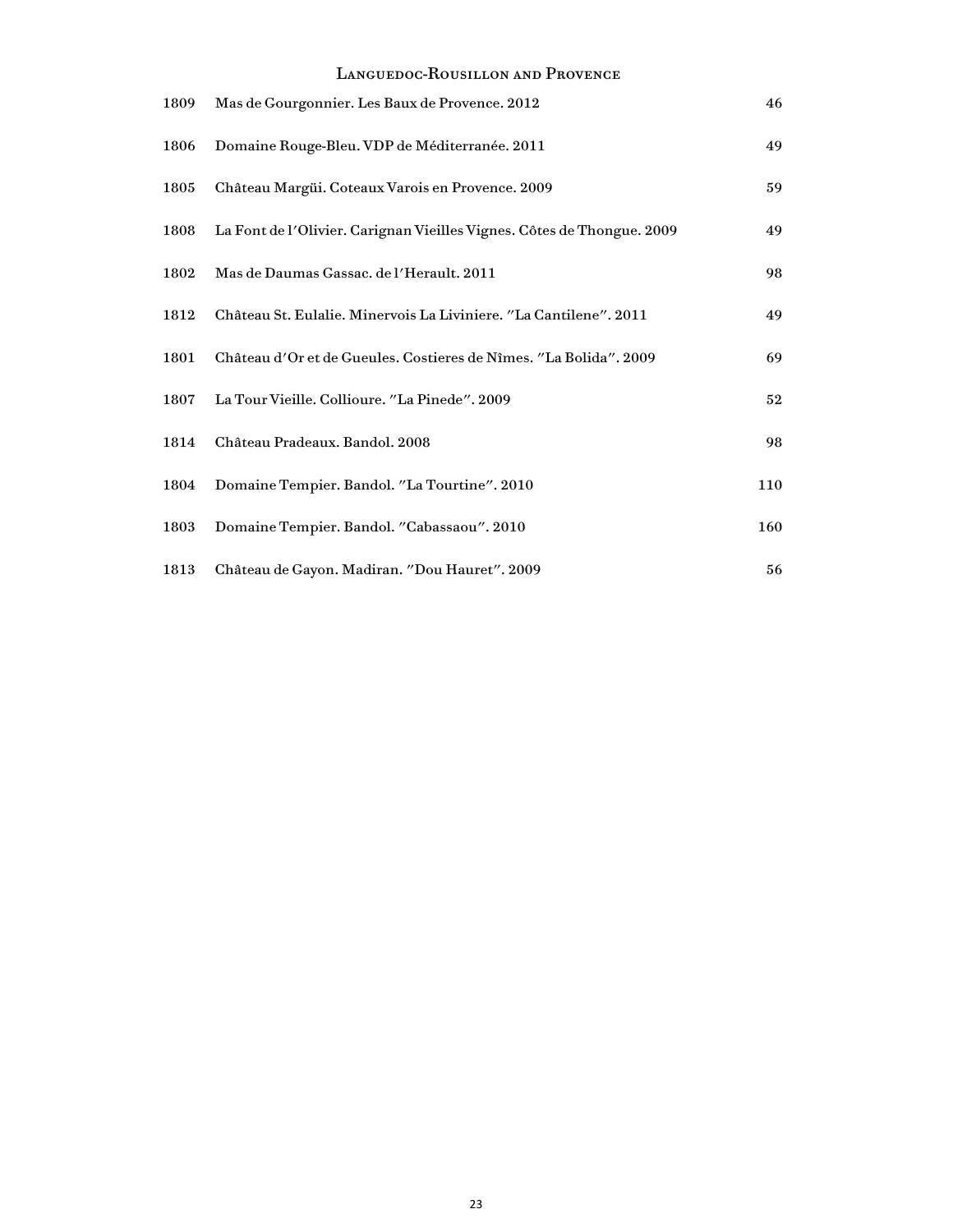|      | <b>ALSACE</b>                                                   |    |
|------|-----------------------------------------------------------------|----|
| 1951 | Emile Beyer. Pinot Noir. Lieu Dit. "Sundel". 2012               | 69 |
|      | <b>JURA AND SAVOIE</b>                                          |    |
| 1753 | Jean Bourdy. Côtes du Jura. Arlay. 2009                         | 52 |
|      | LOIRE VALLEY                                                    |    |
| 2904 | Château de la Roulerie. Cabernet Franc. Anjou. 2012             | 46 |
| 2902 | Domaine des Ouches. Cabernet Franc. "Igoranda". Bourgueil. 2012 | 49 |
|      | <b>BEAUJOLAIS</b>                                               |    |
| 1902 | Château de la Chaize. Brouilly. 2011                            | 44 |
| 1901 | Marcel Lapierre. Morgon. 2013                                   | 59 |
| 1904 | Villa Ponciago. Fleurie. "La Reserve". 2012                     | 54 |
| 1905 | Chateau des Jacques. Moulin-à-Vent. 2011                        | 59 |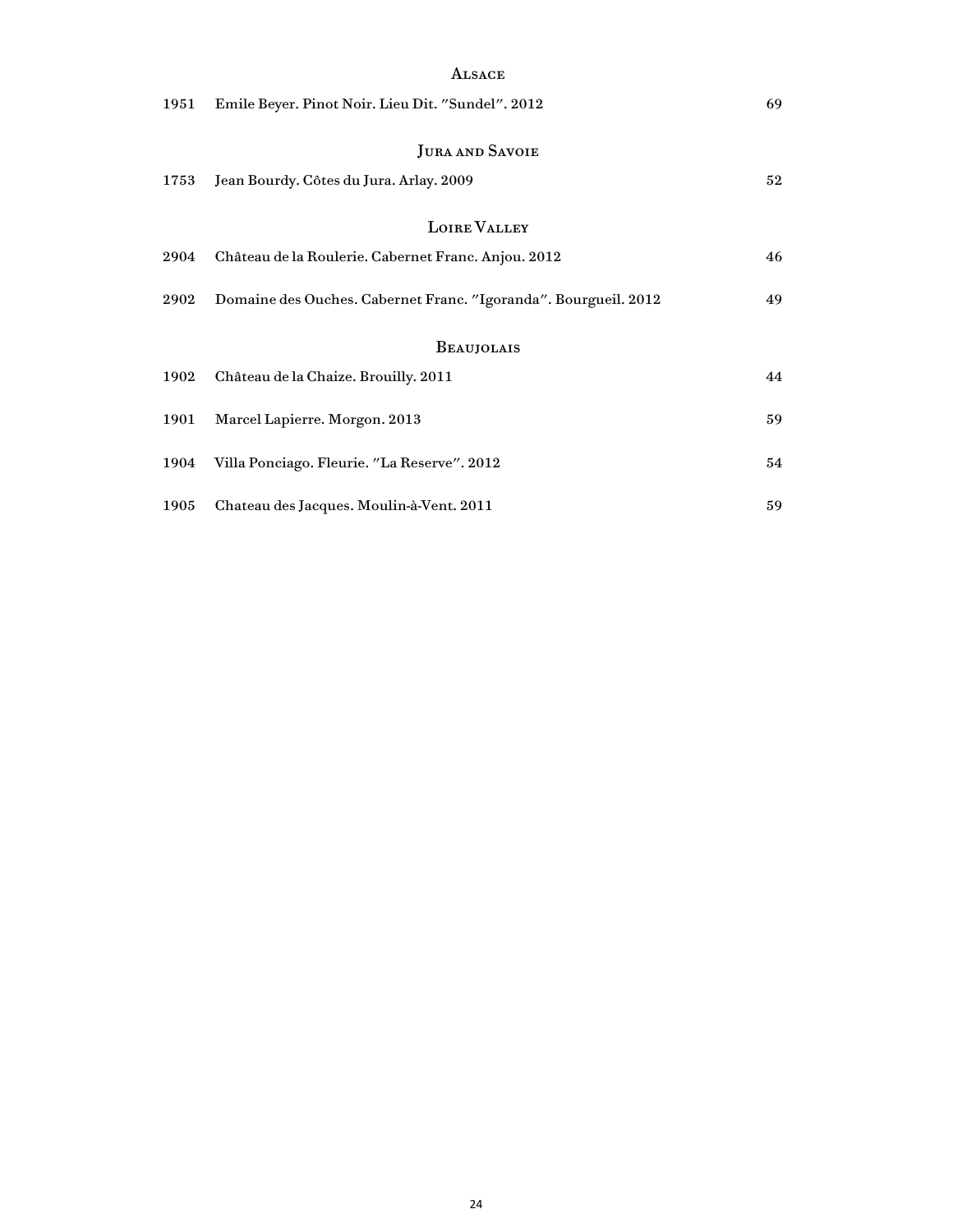## **SPAIN**

| 2110 | Camino de Navaherreros. Garnacha. Vinos de Madrid. 2013               | 44  |
|------|-----------------------------------------------------------------------|-----|
| 2106 | Bodegas Roda. "Sela". Rioja. 2010                                     | 79  |
| 2104 | Marqués de Vargas. Rioja. Reserva. 2009                               | 64  |
| 2113 | Bodegas Riojanis. Viña Albina. Rioja. Gran Reserva. 1998              | 140 |
| 2115 | Bodegas Riojanis. Viña Albina. Rioja. Gran Reserva. 2001              | 110 |
| 2108 | Hermanos Sastre. Ribera del Duero. Castilla y León. 2009              | 69  |
| 2111 | Aalto. Ribera del Duero. Castilla y León. 2010                        | 110 |
| 2112 | Bodegas Mauro. "Mauro". Castilla y León. 2010                         | 98  |
| 2101 | Bodegas del Páramo. Prieto Picudo. "El Médico". Castilla y León. 2011 | 76  |
| 2102 | Bodegas Tridente. Prieto Picudo. "Old Vines". Castilla y León. 2009   | 69  |
| 2107 | Venus la Universal. Montsant "Dido la Universal". Catalonia. 2012     | 59  |
| 2114 | Ferrer Bobet. Proirat. "Vinyes Velles". Catalonia. 2011               | 98  |
| 2105 | Alvaro Palacios. Priorat. "Finca Dofi". Catalonia. 2012               | 140 |
|      |                                                                       |     |

## PORTUGAL

| 2151 Quinta de la Rosa. Douro. 2009            | 59 |
|------------------------------------------------|----|
| 2150 Quinta do Crasto. "Reserva". Douro. 2012  | 89 |
| 2152 Casa da Aguieira. "Follies". Beiras. 2013 | 44 |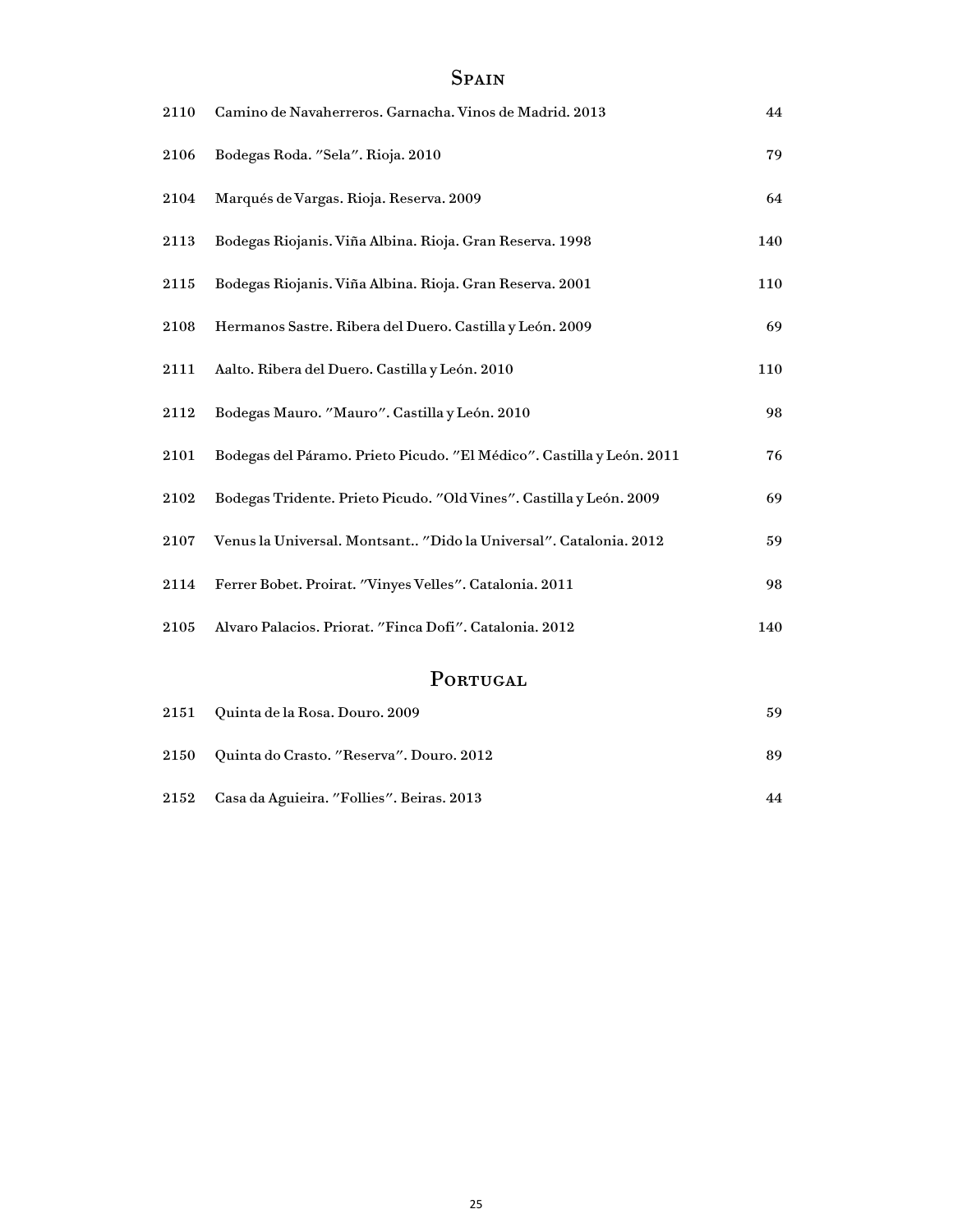## Italy

| 2213 | Sottimano. Brachetto. "Mate". Piemonte. 2012                           | 44  |
|------|------------------------------------------------------------------------|-----|
| 2210 | Tenuta Delle Terre Nere. Etna Rosso. "Calderara Sottana". Sicily. 2011 | 89  |
| 2203 | G.D. Vajra. Barbera d'Alba. Piemonte. 2010                             | 56  |
| 2226 | G.D. Vajra. Barbera d'Alba. Piemonte. 2008                             | 56  |
| 2229 | Proprietà Sperino. "Uvaggio". Piemonte. Nebbiolo/Vespolina. 2011       | 74  |
| 2222 | Antoniolo. Gattinara. "Le Castelle". Piemonte. 2007                    | 89  |
| 2211 | Pira Luigi. Barolo. "Serralunga". Piemonte. 2011                       | 79  |
| 2204 | Renato Corino. Barolo. "Arborina". Piemonte. 2007                      | 110 |
| 2217 | La Spinetta. Barbaresco. "Bordini". Piemonte. 2009                     | 120 |
| 2214 | Tenuta di Trinoro. "Le Cupole". Toscana IGT. 2010                      | 69  |
| 2221 | Borgo Scopeto. Chianti Classico. "Riserva".Tuscany. 2008               | 74  |
| 2230 | Isole e Olena. Chianti Classico. Tuscany. 2012                         | 54  |
| 2202 | Angelo Gaja. Ca' Marcanda. "Promis". Tuscany. 2011                     | 89  |
| 2209 | Tenuta le Potazzine. Brunello di Montalcino. Tuscany. 2009             | 140 |
| 2223 | Il Poggione. Brunello di Montalcino. Tuscany. 2009                     | 160 |
| 2219 | Caparzo. Brunello di Montalcino."Riserva". Tuscany. 2007               | 190 |
| 2218 | Tenuta di Trinoro. "Magnacosta". Toscana IGT. Cabernet Franc. 2012     | 220 |
| 2224 | Fattoria le Terrazze. "Chaos". Marche. Montepulciano / Syrah. 2007     | 79  |
| 2228 | Cantele. "Rosso Riserva". Salice Salentino. Negroamaro. 2010           | 39  |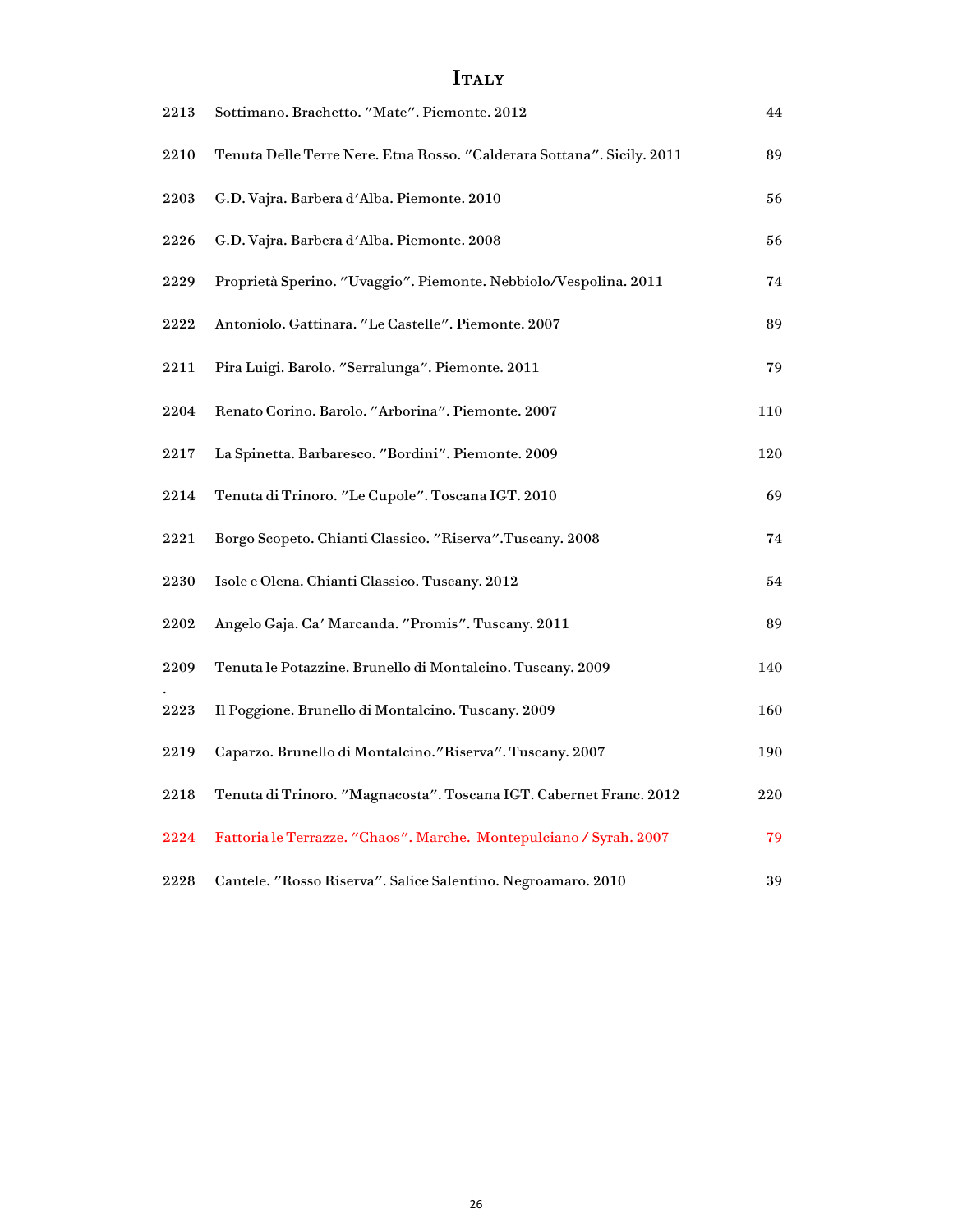## Italy Continued...

| 2220 | Còlpetrone. Sagrantino di Montefalco. Umbria. 2009                         | 59  |
|------|----------------------------------------------------------------------------|-----|
| 2208 | Paolo Bea. Montefalco Rosso. Riserva. "Pipparello". Umbria. 2004           | 160 |
| 2212 | Ippolito. Gaglioppo. Cirò Rosso Classico Superiore Riserva. Calabria. 2002 | 110 |
| 2225 | Marchesi Biscardo. Valpolicella Ripasso Superiore. Veneto. 2012            | 59  |
| 2205 | Marion. Amarone Della Valpolicella. Veneto. 2010                           | 220 |

## Slovenia

|  | 2001 Marjan Simčič. Merlot. "Opoka". Goriška Brda. 2009 |  | 140 |
|--|---------------------------------------------------------|--|-----|
|--|---------------------------------------------------------|--|-----|

## ANTIQUITY

|      | 2305 Domaine Skouras. Agiorgitiko. "Nemea". Peleponese. Greece. 2010 | 39  |
|------|----------------------------------------------------------------------|-----|
| 2303 | Alpha Estate. "Alpha Estate Red". Macedonia. Greece. 2008            | 79. |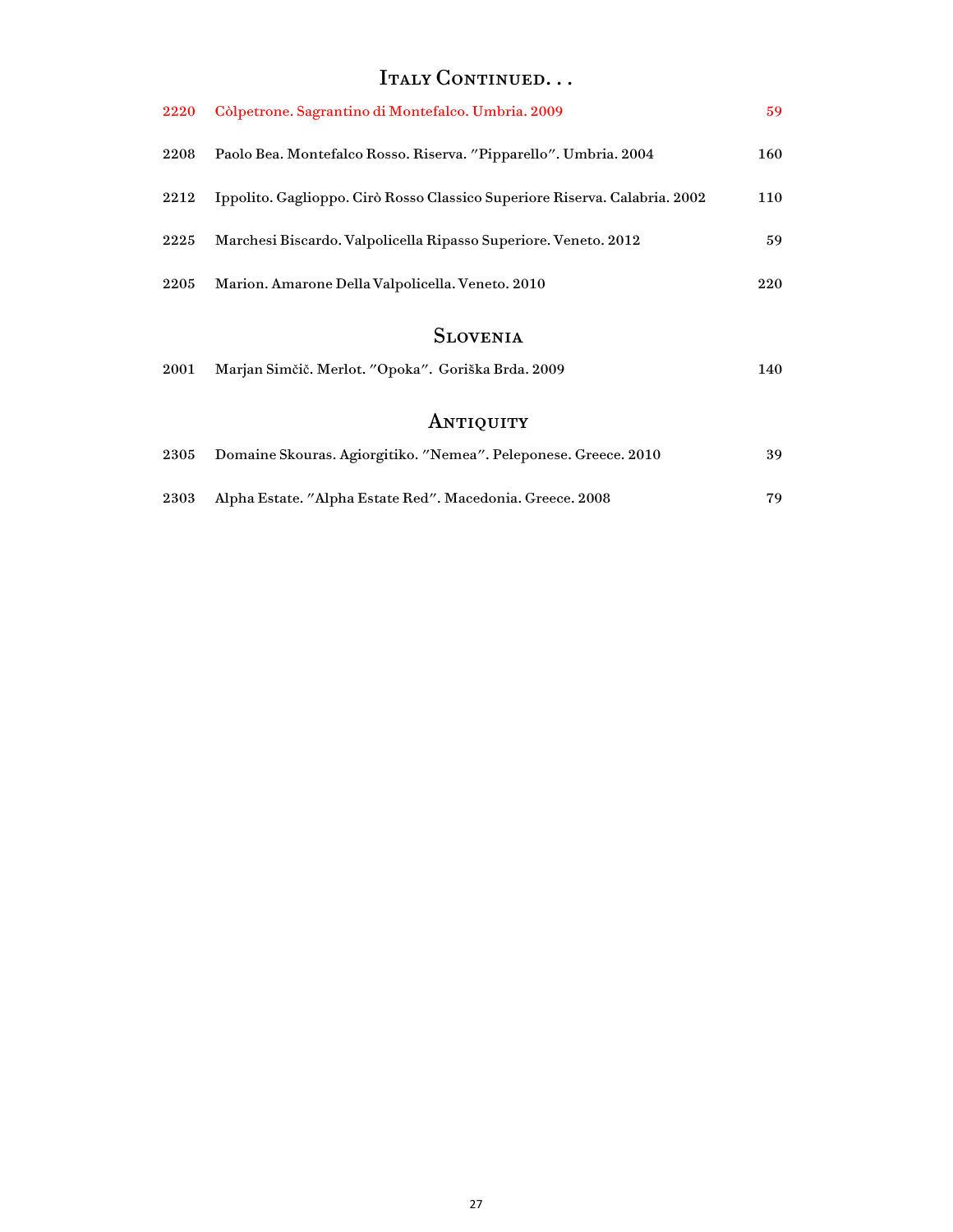# California Pinot Noir

| 2504 | Banshee. Sonoma Coast. 2013                     | 49  |
|------|-------------------------------------------------|-----|
| 2511 | Banshee."Marine Layer". Sonoma Coast. 2013      | 98  |
| 2512 | Williams Selyem. Sonoma Coast. 2011             | 160 |
| 2503 | Flowers. Sonoma Coast. 2013                     | 98  |
| 2509 | Capiaux. "Chimera". Sonoma Coast. 2012          | 79  |
| 2516 | Soliste Cellars. "Narcisse". Sonoma Coast. 2013 | 89  |
| 2514 | Soliste Cellars. "Forêt". Sonoma Coast. 2011    | 160 |
| 2513 | Birichino. "St. Georges". Central Coast. 2013   | 54  |
| 2515 | Dumol. Russian River Valley. 2011               | 140 |
| 2510 | Soliste Cellars. "Narcisse". Sonoma Coast. 2013 | 89  |
| 2507 | Rochioli. Russian River Valley. 2013            | 180 |
| 2508 | Dragonette Cellars. Santa Rita Hills. 2013      | 89  |
| 2501 | Melville. "Verna's". Santa Rita Hills. 2013     | 54  |
| 2521 | Melville. "Terraces". Santa Rita Hills. 2013    | 110 |
| 2517 | Sea Smoke. "Southing". Santa Rita Hills. 2012   | 140 |
| 2519 | Wayfarer. Sonoma County. 2012                   | 180 |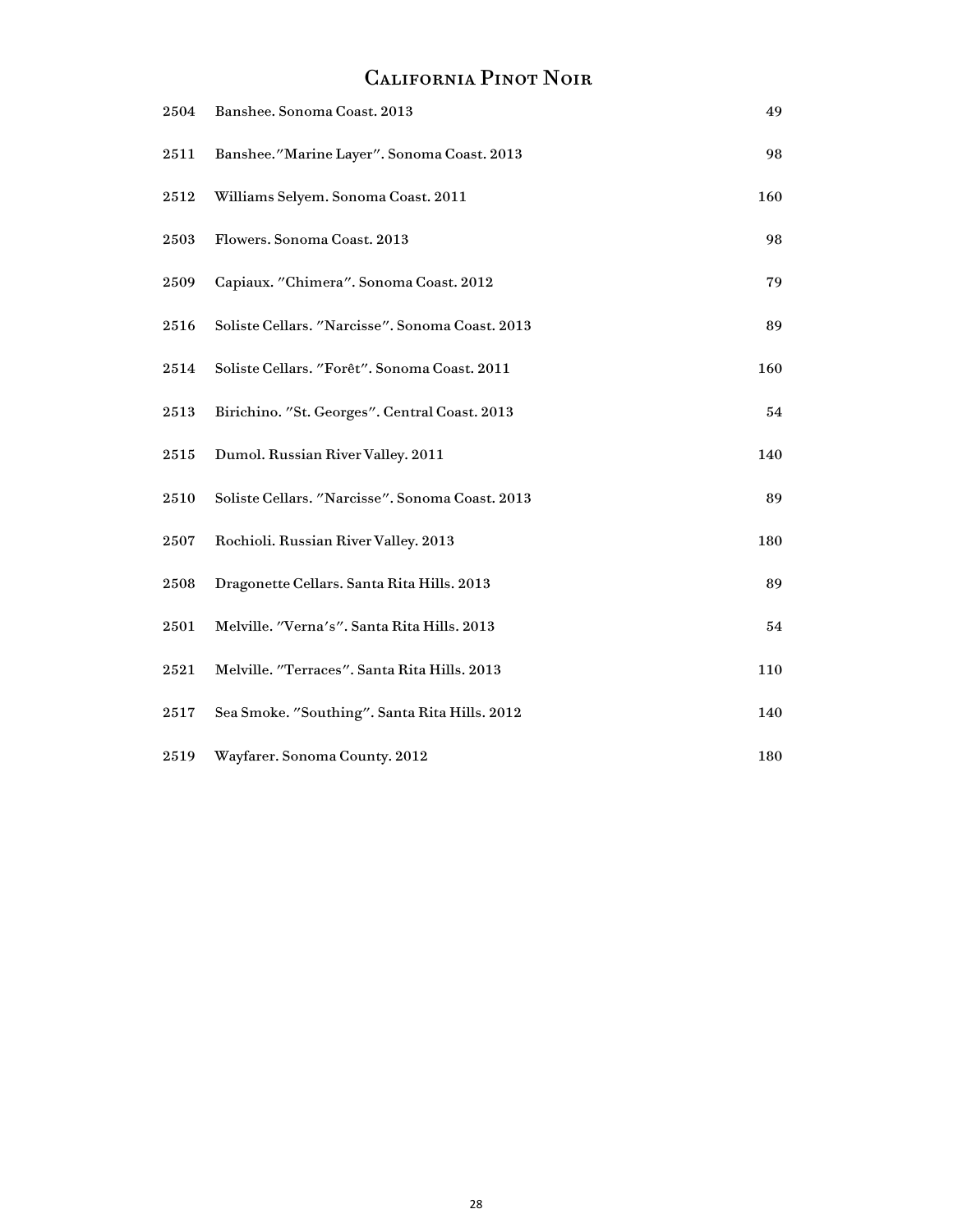## California Cabernet Sauvignon

| 2401 | Brea. Paso Robles. 2012                                           | 44  |
|------|-------------------------------------------------------------------|-----|
| 2409 | Barra of Mendocino. Mendocino. 2012                               | 49  |
| 2403 | Domaine Eden. Santa Cruz Mountains. 2011                          | 69  |
| 2406 | Robert Craig. "Affinity". Napa Valley. 2011                       | 110 |
| 2405 | Neyers Vineyards. "Neyers Ranch - Conn Valley". Napa Valley. 2011 | 89  |
| 2412 | Round Pond Estate. "Kith & Kin". Napa Valley. 2012                | 76  |
| 2413 | Rivera Vineyards. "Perpetuity". Napa Valley. 2010                 | 140 |
| 2414 | Pine Ridge Vineyards. Napa Valley. 2013                           | 98  |
| 2411 | La Jota Vineyard. Howell Mountain. Napa Valley. 2010              | 120 |
| 2404 | Napanook. Napa Valley. 2011                                       | 120 |
| 2415 | Hall. Napa Valley. 2011                                           | 98  |
| 2417 | Chimney Rock. Stags Leap. Napa Valley. 2012                       | 120 |
| 2408 | Grace Family Vineyards. Blank Vineyard. Napa Valley. 2001         | 240 |
| 2402 | Peter Michael. "Les Pavots". Knights Valley. 2009                 | 290 |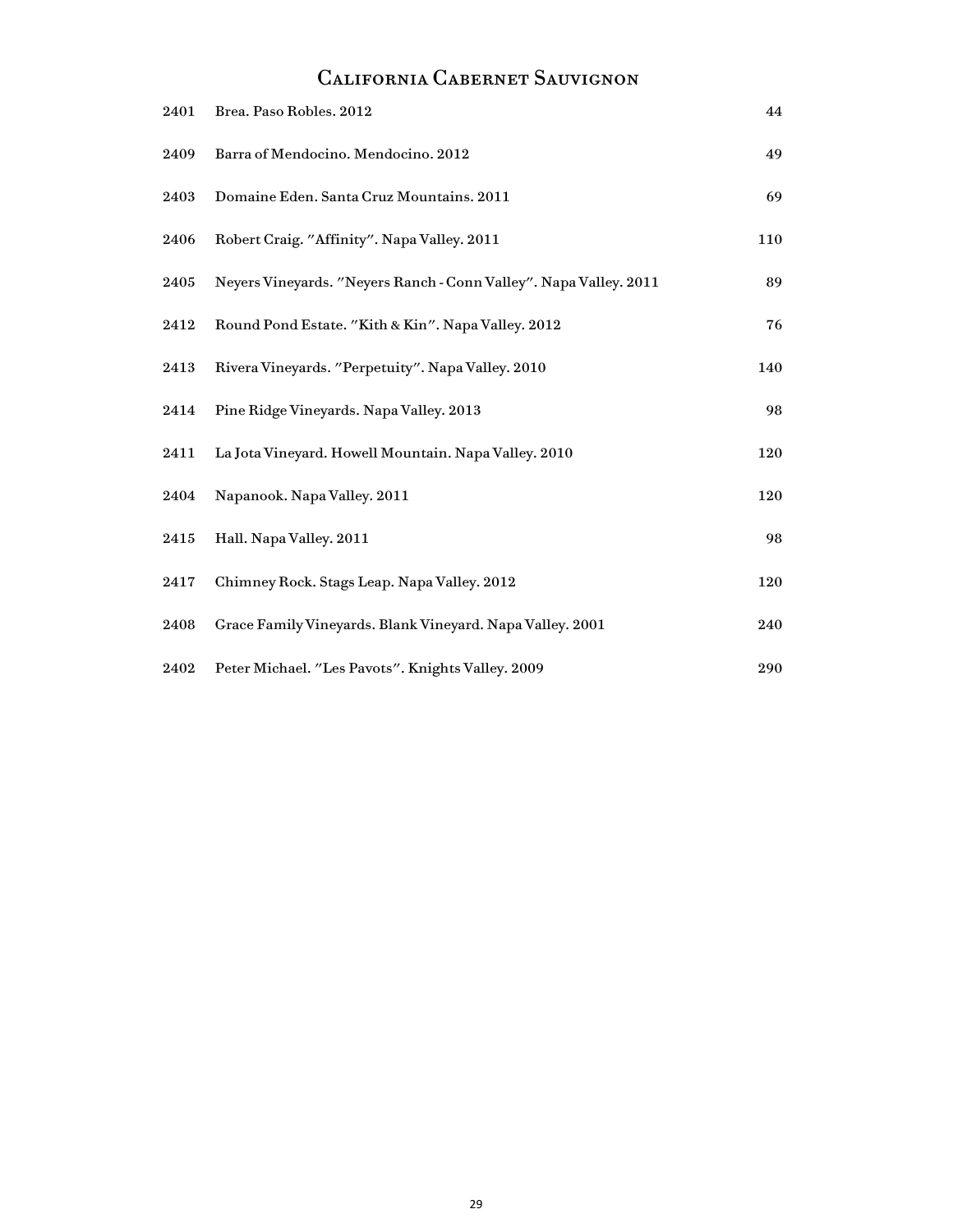## California Red

| 2618 | Dragonette Cellars. "Thompson Vineyard". Grenache. Santa Barbara. 2012 | 76  |
|------|------------------------------------------------------------------------|-----|
| 2617 | Dashe. "Todd Brothers Ranch". Zinfandel. Alexander Valley. 2010        | 59  |
| 2616 | Morgan. "G17". Syrah. Santa Lucia Highlands. 2012                      | 49  |
| 2606 | Ojai. Syrah. Santa Barbara. 2013                                       | 59  |
| 2611 | Kenneth Volk. Negrette. "Calleri Vineyard". San Benito County. 2010    | 46  |
| 2609 | Barra of Mendocino. Petite Sirah. Mendocino. 2009                      | 49  |
| 2614 | Alban Vineyards. "Patrina". Syrah. Edna Valley. 2011                   | 98  |
| 2605 | Lang & Reed. Cabernet Franc. North Coast. 2012                         | 64  |
| 2607 | Silverado Vineyards. Sangiovese. Napa Valley. 2009                     | 59  |
| 2613 | Convivio. Cabernet/Merlot. Sonoma. 2012                                | 44  |
| 2615 | Chimney Rock. "Elevage". Meritage. Stags Leap. Napa Valley. 2011       | 160 |
| 2615 | Matanzas Creek. Merlot. Sonoma County. 2012                            | 44  |
| 2612 | Shafer. Merlot. Napa Valley. 2012                                      | 120 |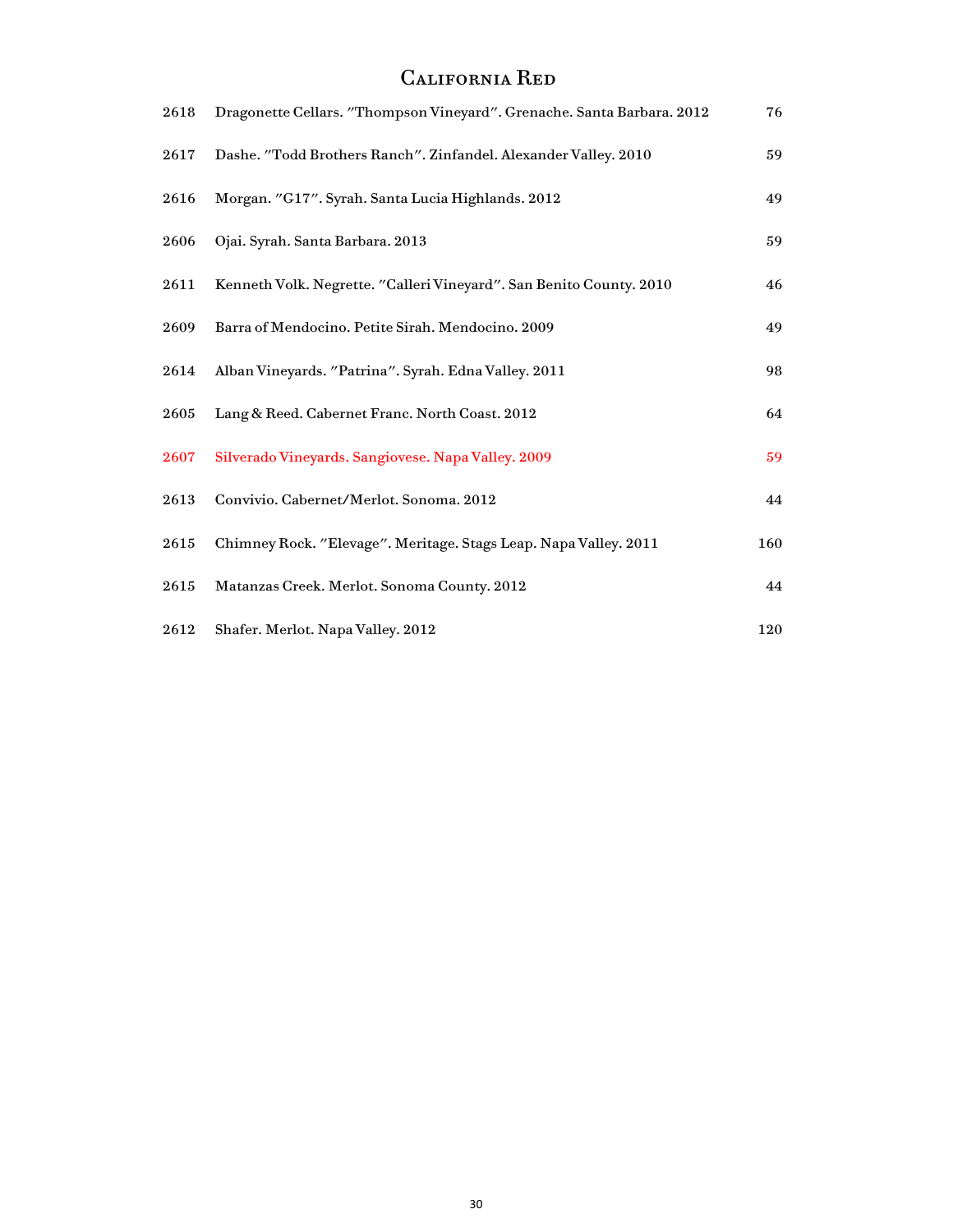#### **OREGON**

| 2806 | Big Table Farm. Pinot Noir. Willamette Valley. 2013                      | 98  |
|------|--------------------------------------------------------------------------|-----|
| 2810 | Brooks. Pinot Noir. "Janus". Willamette Valley. 2012                     | 74  |
| 2801 | Lemelson. Pinot Noir. "Thea's Selection". Willamette Valley. 2012        | 69  |
| 2802 | Patricia Green. Pinot Noir. "Estate Old Vines". Willamette Valley. 2013  | 79  |
| 2808 | Ken Wright. Pinot Noir. Shea. Willamette Valley. 2012. 1.5L Magnum       | 240 |
| 2807 | Bergström. Pinot Noir. "Le Pré Du Col Vineyard". Willamette Valley. 2013 | 120 |
| 2803 | Dom. Serene. Pinot Noir. "Evanstad Reserve". Willamette Valley. 2011     | 140 |
| 2804 | Soter. Pinot Noir. "North Valley Reserve". Willamette Valley. 2012       | 110 |
| 2811 | Day Wines. Syrah / Viognier. "Mae's Vineyard". Applegate Valley. 2013    | 69  |
|      | WASHINGTON                                                               |     |
| 2709 | Owen Roe. Syrah. "Ex Umbris". Columbia Valley. 2012                      | 64  |
| 2708 | Betz. Syrah. "La Serenne". Yakima Valley. 2009                           | 110 |
| 2701 | Force Majeur. G.S.M. Ciel Du Cheval. Red Mountain. 2011                  | 110 |
| 2707 | Force Majeur. Cabernet Sauvignon. Red Mountain. 2011                     | 160 |
| 2706 | Leonetti. Merlot. Walla Walla. 2012                                      | 120 |
| 2703 | Quilceda Creek. Cabernet Sauvignon. Columbia Valley. 2003                | 560 |